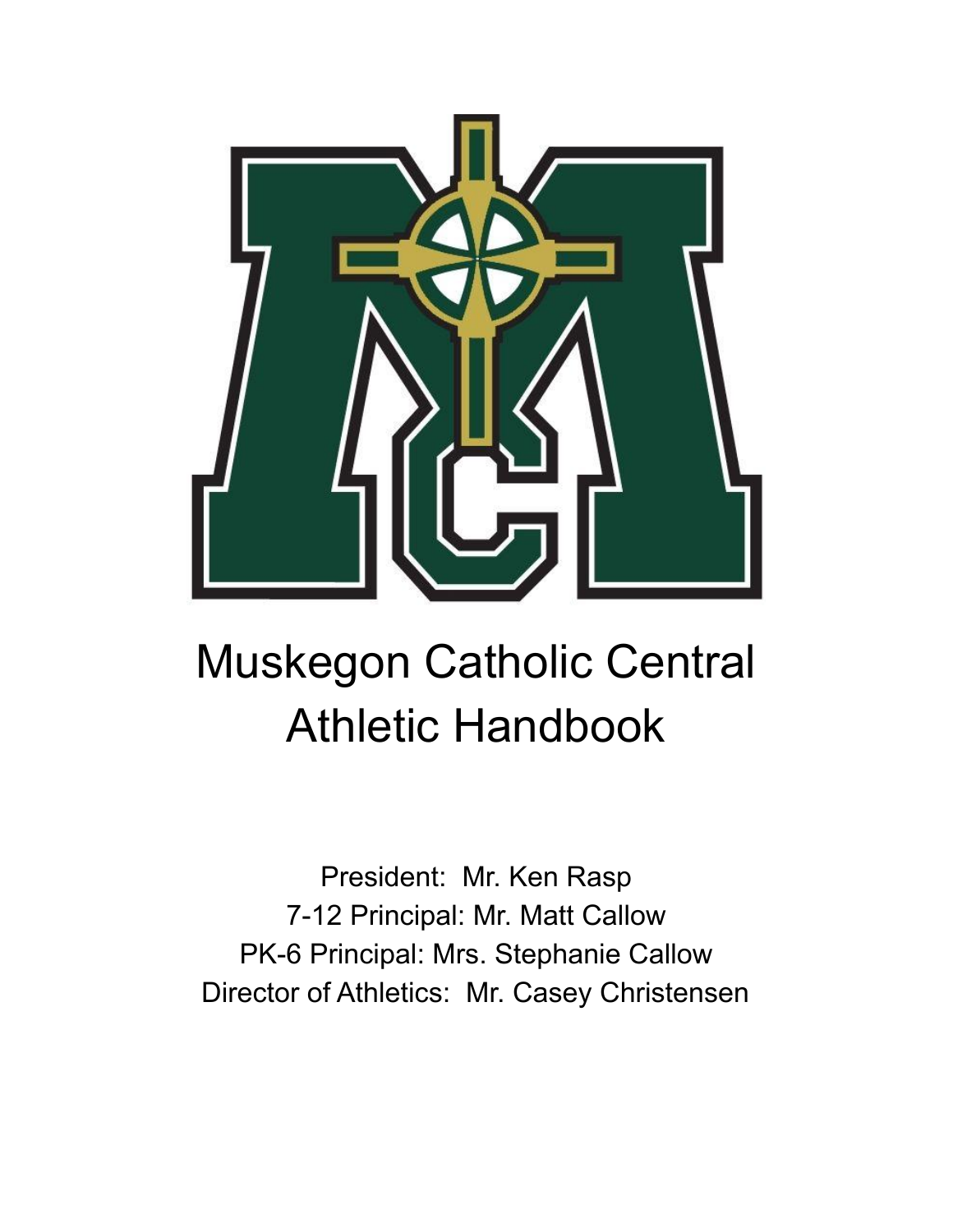### Revised: 9/2020

| <b>TABLE OF CONTENTS</b> |  |  |  |
|--------------------------|--|--|--|
|--------------------------|--|--|--|

| I.     | <b>Mission</b>                                                             | $\overline{2}$ |  |  |
|--------|----------------------------------------------------------------------------|----------------|--|--|
| Ш.     | <b>Disclaimer</b>                                                          |                |  |  |
| III.   | Philosophy/Purpose                                                         |                |  |  |
| IV.    | MHSAA - The Ten Basic Beliefs for Interscholastic Athletics in Michigan    | $\overline{2}$ |  |  |
| V.     | List of Sports                                                             | 3              |  |  |
|        | A. High School                                                             |                |  |  |
|        | <b>B.</b> Middle School                                                    |                |  |  |
| VI.    | List of Staff and Head Coaches                                             | 4              |  |  |
|        | A. Administrative Personnel                                                |                |  |  |
|        | B. Head Coaches (High School and Middle School)                            |                |  |  |
| VII.   | Eligibility                                                                | 5              |  |  |
|        | A. Grades                                                                  |                |  |  |
|        | <b>B.</b> Conduct                                                          |                |  |  |
|        | C. Transfer Rule                                                           |                |  |  |
|        | D. Joining/Leaving a Team During Season                                    |                |  |  |
|        | E. Attendance                                                              |                |  |  |
| VIII.  | Requirements Before Participating in Off-Season and In-Season              | 8              |  |  |
|        | A. MCC Sponsored Activities                                                |                |  |  |
|        | <b>B.</b> Practices                                                        |                |  |  |
|        | C. Scrimmages/Games                                                        |                |  |  |
| IX.    | Athletic Dead Period vs. Pre Season Down Time Definition                   | 9              |  |  |
| X.     | Pay to Play Fee                                                            | 9              |  |  |
| XI.    | Co-ops                                                                     | 9              |  |  |
| XII.   | Practices / Games                                                          | 9              |  |  |
| XIII.  | Inclement Weather Policy                                                   | 10             |  |  |
|        | A. Thunderstorms                                                           |                |  |  |
|        | B. Rain                                                                    |                |  |  |
|        | C. Snow                                                                    |                |  |  |
|        | D. Heat                                                                    |                |  |  |
| XIV.   | Transportation                                                             | 11             |  |  |
| XV.    | Communication (including playing time)                                     | 11             |  |  |
| XVI.   | Two-sport Participation in Same Season Policy                              | 12             |  |  |
| XVII.  | Multi-sport Participation / Difference between School Sport and Club Sport | 13             |  |  |
| XVIII. | Admission to Games (regular season)                                        | 14             |  |  |
| XIX.   | <b>Insurance Policy</b>                                                    | 14             |  |  |
|        | A. School Insurance                                                        |                |  |  |
|        | <b>MHSAA Catastrophic Insurance - Concussions</b><br>B.                    |                |  |  |
| XX.    | <b>Music</b>                                                               | 15             |  |  |
| XXI.   | <b>Spiritual Growth Opportunities</b>                                      | 15             |  |  |
| XXII.  | Volunteers                                                                 | 15             |  |  |
| XXIII. | Green & Gold Booster Club                                                  | 15             |  |  |
| XXIV.  | <b>Athletic Awards</b>                                                     | 16             |  |  |
|        | A. Varsity Letters                                                         |                |  |  |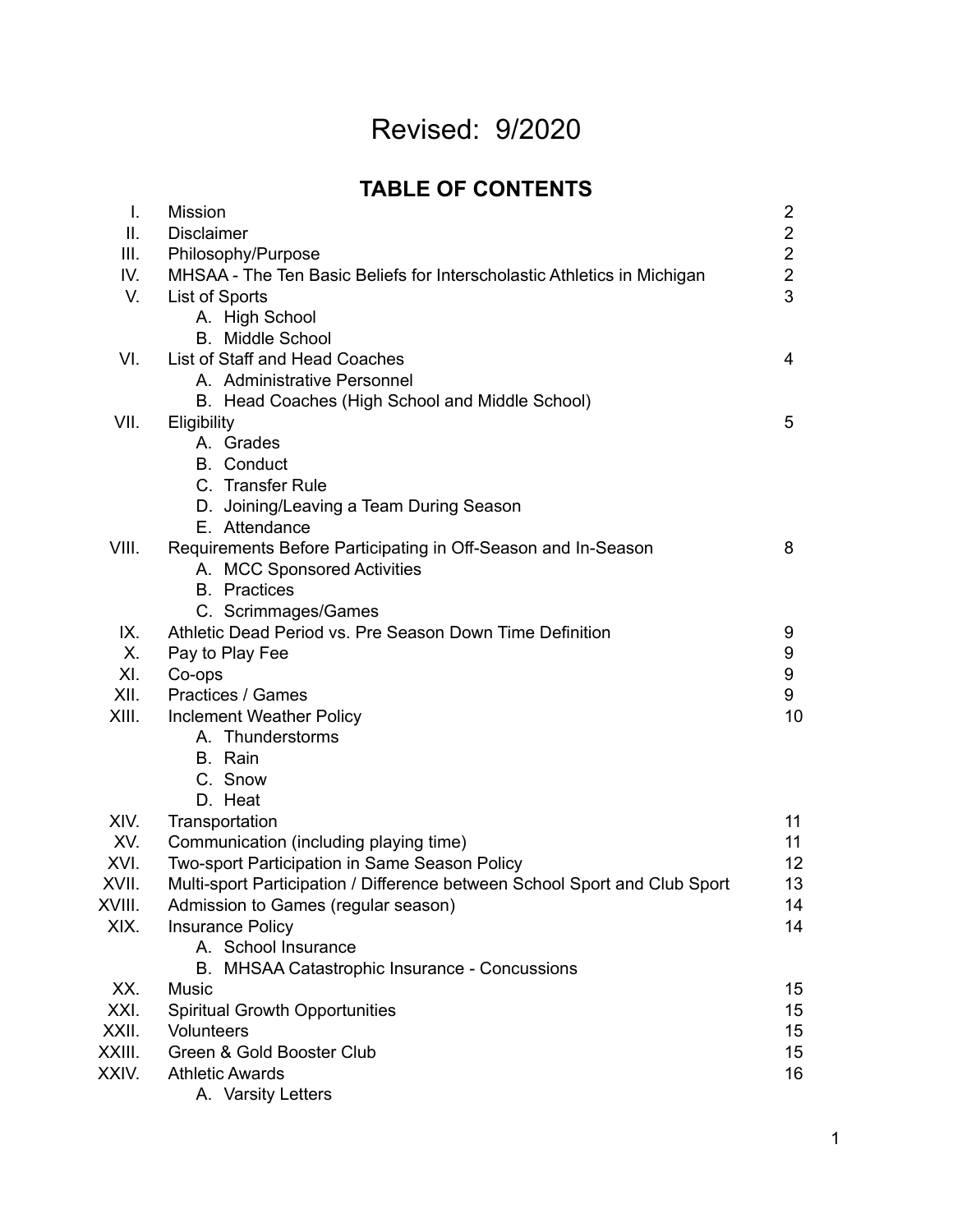|           | B. 4 Year Varsity Plaques<br>C. Muskegon Catholic Central Senior Athlete of the Year Award |    |
|-----------|--------------------------------------------------------------------------------------------|----|
|           | D. Muskegon Catholic Central Hall of Fame                                                  |    |
|           | E. MHSAA Scholar-Athlete Award                                                             |    |
|           | F. Showcase                                                                                |    |
| XXV.      | Sportsmanship                                                                              | 17 |
|           | A. Student-Athlete                                                                         |    |
|           | <b>B.</b> Student Spectators                                                               |    |
|           | C. Spectators                                                                              |    |
|           | D. Coaches/Administration                                                                  |    |
| XXVI.     | <b>Spectator Code of Conduct</b>                                                           | 18 |
| XXVII.    | References Disclaimer                                                                      | 19 |
| $\bullet$ | Addendum A: Muskegon Catholic Central Transfer, International,                             |    |
|           | and Exchange Student Eligibility Policies                                                  | 20 |
| $\bullet$ | Athletic Handbook Signature                                                                | 20 |
|           |                                                                                            |    |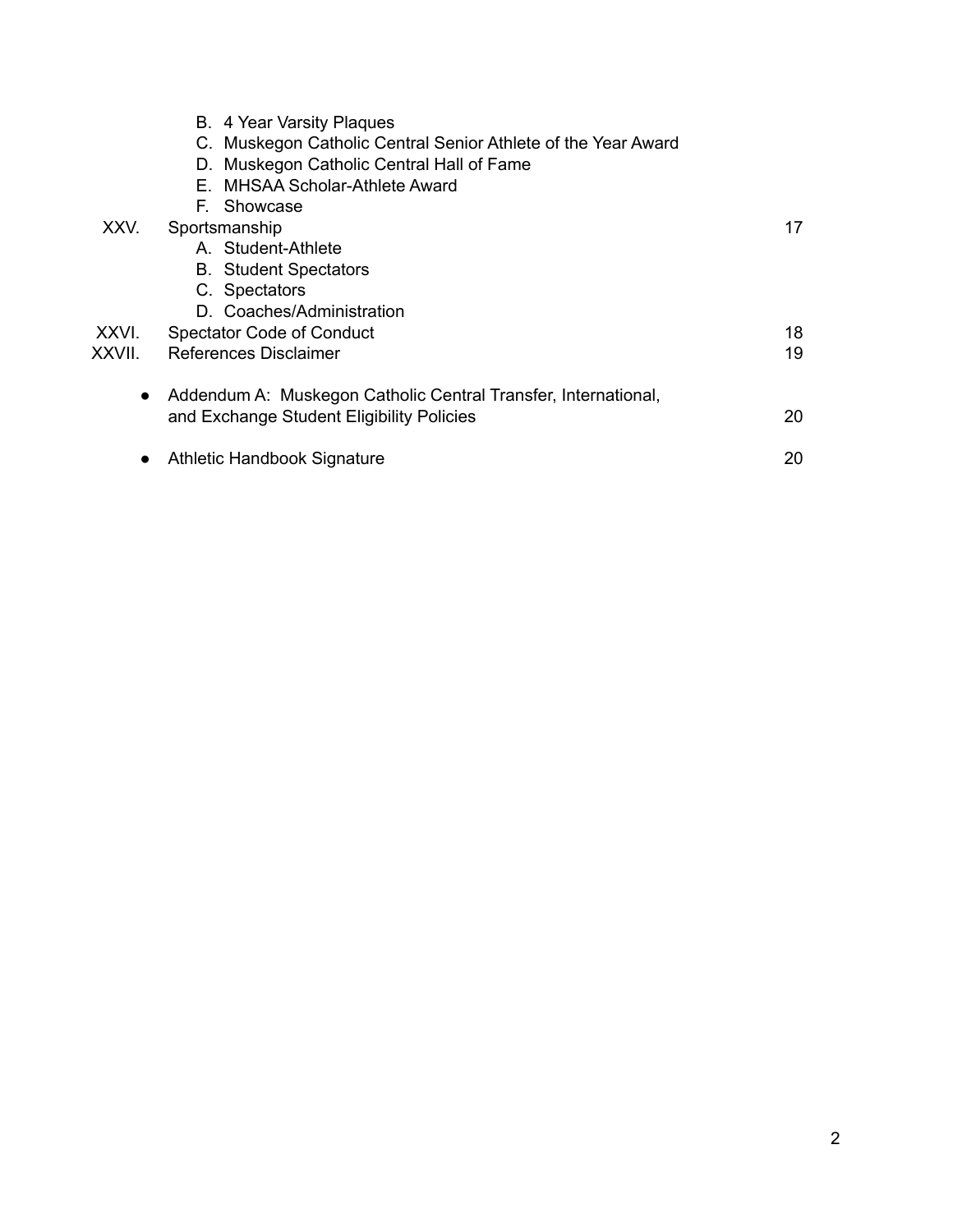#### I. Mission

Muskegon Catholic Central educates each student in spirit, mind and body by fostering personal excellence within the Catholic tradition. Athletics allow for the student-athlete to challenge him/herself in each of these three areas.

#### II. Disclaimer

• The Muskegon Catholic Central Athletic Handbook describes important information about Muskegon Catholic Central (MCC) and its athletic policies and regulations. Since the information and policies here are necessarily subject to change, revisions to the handbook may occur. Changes will be communicated and revised information may supersede, modify, or eliminate existing policies. Muskegon Catholic Central's Athletic Director, with approval from MCC's Management Team, Principal, and President, has the ability to revise policies and procedures.

#### III. Philosophy/Purpose

- Educational Athletics at Muskegon Catholic Central will provide the tools necessary for our student-athletes to grow in spirit following Catholic/Christian values and tradition, develop leadership and core skills needed for post secondary school success, and promote health fitness and injury prevention. As a Muskegon Catholic Central community, we must live our life each day to the best of our ability as disciples of Jesus Christ. The athletic and extracurricular programs function as part of the whole curriculum and contribute to the development of competitive, well-rounded Christian athletes and individuals. While the school believes those athletes are the most outward and public representation of the school and student body, we also recognize that all of our students must be held accountable to these higher standards. Participation in interscholastic athletics is a privilege, not a right. Muskegon Catholic Central students, athletes, parents, coaches, and administration must:
	- Know and adhere to the Muskegon Catholic Central athletic code and school rules.
	- Be knowledgeable of and adhere to all MHSAA policies.
	- Display the ideals of sportsmanship and ethical conduct.
	- Be humble in victory and gracious in defeat.
	- Show courtesy and respect to visiting teams and officials.
	- Respect the integrity and judgment of sports officials, coaches, and athletic department staff.
	- Show leadership, initiative, and good judgment, and encourage other players in the Muskegon Catholic Central community to do the same.
	- Realize that the success of the program is measured by more than just win-loss records; that positive attitudes, as well as spiritual, personal, and skill development is also important and vital to a well rounded program.

#### IV. MHSAA - The Ten Basic Beliefs for Interscholastic Athletics in Michigan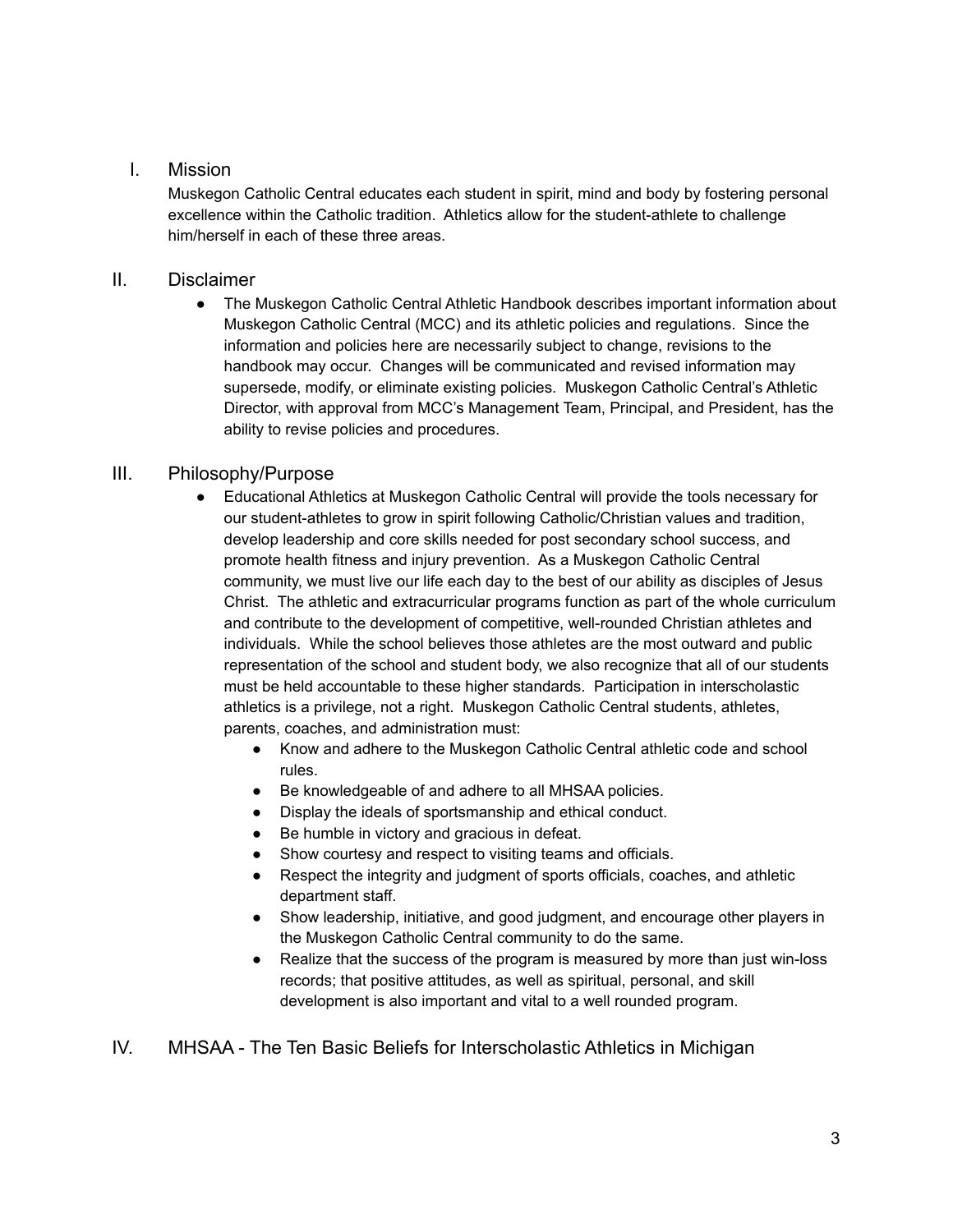- A. Interscholastic athletics were begun outside the school day and curriculum and remain there as voluntary, extracurricular programs in which qualifying students earn the privilege of participation.
- B. Interscholastic athletics are not courses offered by schools but are tools used by schools to reach and motivate students and to rally support within the community for school's academic and activity programs.
- C. In order to justify school sponsorship, interscholastic athletics must be compatible with the academic mission of schools, giving priority deference to the academic schedule and requiring proper decorum at athletic events.
- D. Interscholastic athletics are secondary to the academic program of schools and are partners with the schools' non-athletic activities in providing students opportunities to develop loyalty and school spirit, to practice teamwork, hard work, discipline, sacrifice, leadership and sportsmanship and to gain lifetime appreciation of the arts, sports and healthy lifestyle.
- E. There is equal potential to achieve these objectives in every sport and on the sub-varsity as well as the varsity level.
- F. A proper philosophy of interscholastic athletics emphasizes participation by many, not for few, and academic scholarship in school, not athletic scholarships to college.
- G. To promote competitive equity and a program that is educational in both its means and its ends, the policies and procedures of interscholastic athletics must be determined by school representatives, not by courts, legislatures or commercial interests.
- H. Schools, through their elected boards of education and their appointed administrators, are solely responsible, legally and practically, for governing and conducting interscholastic athletics at the local and league levels.
- I. Any statewide organization which schools join to assist their administration of interscholastic athletics must be independent of outside interests and guided exclusively by the direct input of its member schools.
- J. Interstate competition in interscholastic athletics is unnecessary in most situations; regional and national events are harmful to the purposes of interscholastic athletics in Michigan.

#### V. List of Sports (HS-High School, MS-Middle School, E-Elementary)

- 1. Fall
	- a) Sideline Cheer (HS & MS)
	- b) Cross Country (HS & MS)
	- c) Football (HS & MS)
	- d) Girls Golf (HS)
	- e) Boys Soccer (HS)
	- f) Girls Swimming (HS)
	- g) Boys Tennis (HS)
	- h) Volleyball (HS & MS)
- 2. Winter
	- a) Boys Basketball (HS, MS, E)
	- b) Girls Basketball (HS, MS, E)
	- c) Ice Hockey (HS)
	- d) Boys Swimming(HS)
	- e) Wrestling (HS & MS)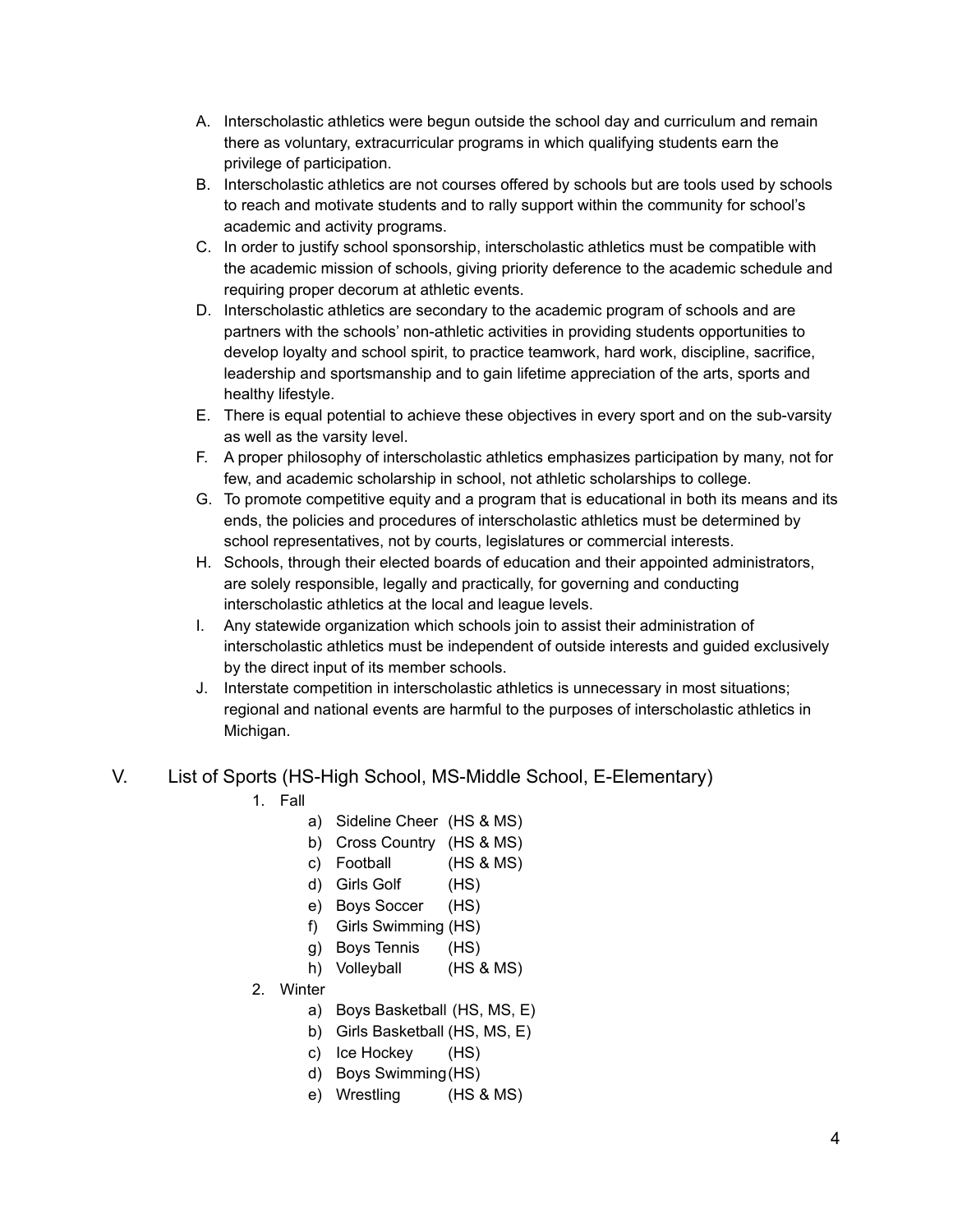- 3. Spring
	- a) Baseball (HS & MS)
	- b) Boys Golf (HS)
	- c) Girls Soccer (HS)
	- d) Girls Tennis (HS)
	- e) Track and Field (HS & MS)

#### **Eligibility**

- A. Grades
	- Co-Curricular Activities Eligibility Grades 6-12
		- Muskegon Catholic Central recognizes the importance of co-curricular activities in the educational program for all students. However, success in the classroom is our ultimate goal. In order to be eligible for co-curricular activities, students must perform in the classroom at the level described below. Co-curricular activities include Athletics, WINGS, National Honor Society, Spring Musical, Destination Imagination, etc. Beginning on the third Monday of each nine weeks and weekly on the first day of the week thereafter, student's grades will be checked by the appropriate administrator. A list of ineligible students will then be given to each cocurricular activity sponsor, coach, advisor, etc. In grades 6-8, student's grades must be at least 70% (C-) in all subjects in order to be eligible for co-curricular activities. In grades 9 through 12, student's grades must be at least 60% (D-) in all subjects in order to be eligible for co-curricular activities.Students declared ineligible are not allowed to participate in interscholastic competitions, performances, or other events for a period of one week; but are allowed to attend practices or rehearsals.
	- **Grace Period** 
		- Any student who is ineligible according to the above standard will be granted a one-week grace period before becoming ineligible to perform in interscholastic competitions or performances. If at the end of the grace period, the student is not performing at the above standards, the student will be ineligible to compete/perform for a period of one week. Students on probation may practice and perform in interscholastic competitions, performances, etc. After the grace period, students who do not perform at the level described above by the following Monday will be ineligible for a period of seven days; but will be allowed to practice, rehearse, etc. during that time period. A student will be allowed only one grace period per nine weeks. The Principal reserves the right to bypass these procedures for any reason, such as extended illness, etc.
	- MCC Academic Handbook
		- The MCC Academic Handbook also requires student-athletes to be "receiving credit" or "passing" 66% of the full load potential for a full-time student in the current nine week term to be eligible for the next nine week term. This means a student passing 3 of 4 classes in the current nine week term would be eligible the following nine week term. If not, the period of INELIGIBILITY would be one full term, not one week.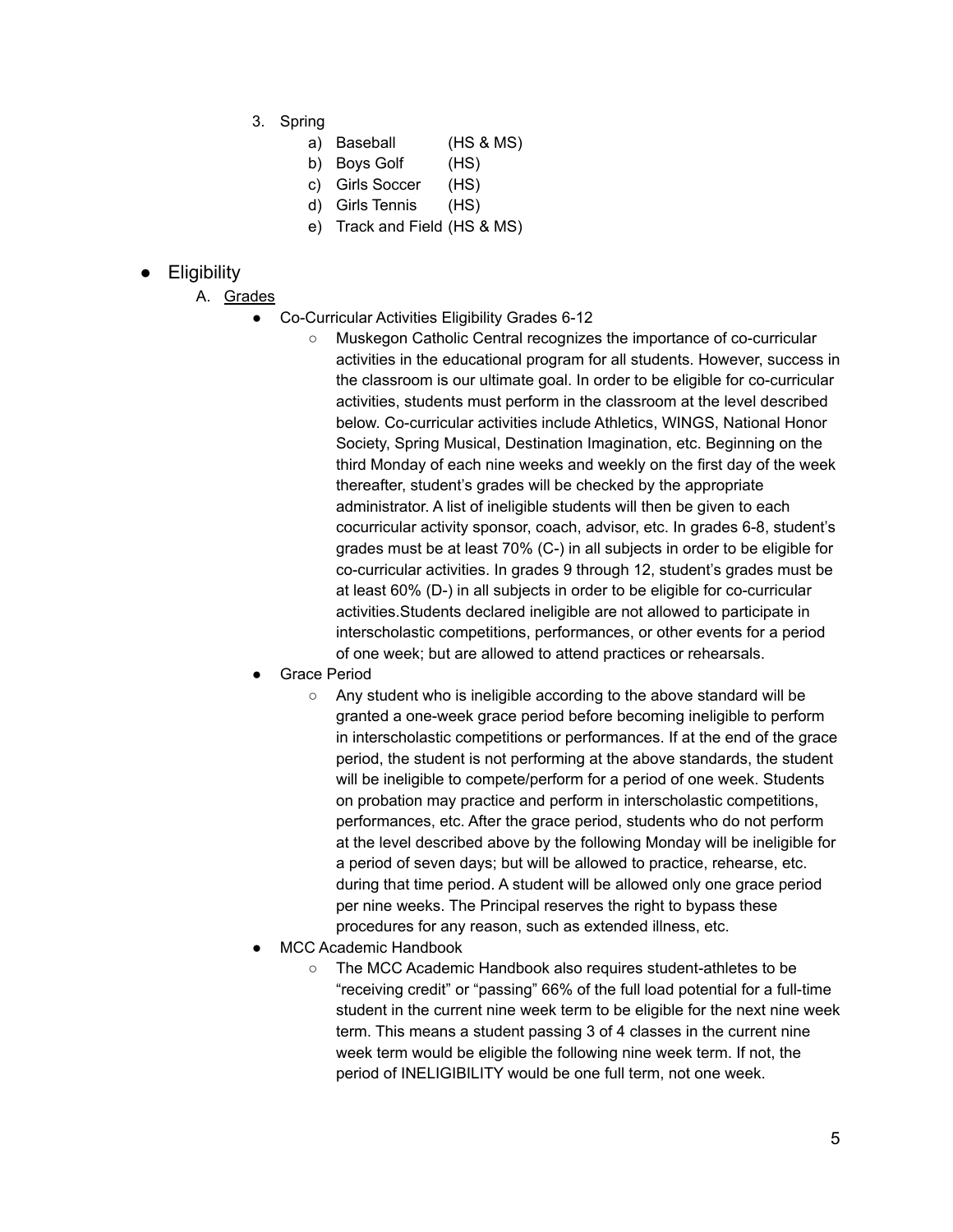- B. Conduct
	- Muskegon Catholic Central holds their student athletes to a high level of behavior that represents our school community in a positive manner at all times. Therefore, the athletic code of conduct is in effect 365 days a year. Training rules/conduct violations will be recorded beginning with the student's first enrollment into Muskegon Catholic Central and accumulate throughout their middle and high school career. Transfer students with violations that carry over from the previous school will be subject to enforcement of violation at Muskegon Catholic Central. Muskegon Catholic Central prohibits the use/possession of alcohol, tobacco, electronic cigarettes, marijuana, illegal drugs of any type, look-a-likes, or other non-prescribed controlled substances. The athletic department realizes that within the privacy of the home and supervision of the parents, their jurisdiction is limited. However, parental assistance in this matter is expected. Students will not be disciplined on hearsay evidence. Persons making charges must be willing to identify themselves and provide charges in writing to school officials, if requested. This policy will be in force on all school property or any school sponsored functions and in all situations resulting from any reports received from law enforcement agencies.
	- After confirmation of the violation, the student athlete shall lose athletic privileges for the seasonal contests authorized by the MHSAA for that sport (or next scheduled sport for that student). Violations carry over from year to year, covering the entire period of enrollment at Muskegon Catholic Central.
	- Violation Categories:
		- Category A: Major Offenses
			- Acts that are illegal or seriously disrupt the accomplishment of the school and/or athletic mission. They may occur in school, at school events, away from school, or in or out of a sport season. Category A violations include, but are not limited to, the following:
				- Possession, use or transfer of controlled substances or any items represented to be a controlled substance.
				- Possession, use or transfer of alcoholic beverages
				- Possession, use or transfer of weapons
				- Major theft
				- Arson
				- Possession of fireworks or explosives
				- Malicious destruction of property
				- Striking or threatening school personnel
				- Actions, in or out of school, which would be deemed felonies under the criminal code.
			- Disciplinary Action:
				- First Offense 50%
				- Second Offense 100%
				- Third Offense Permanent
		- Category B: Minor Offenses
			- Conduct unbecoming of a Muskegon Catholic Central student-athlete. They may occur in school, at school events,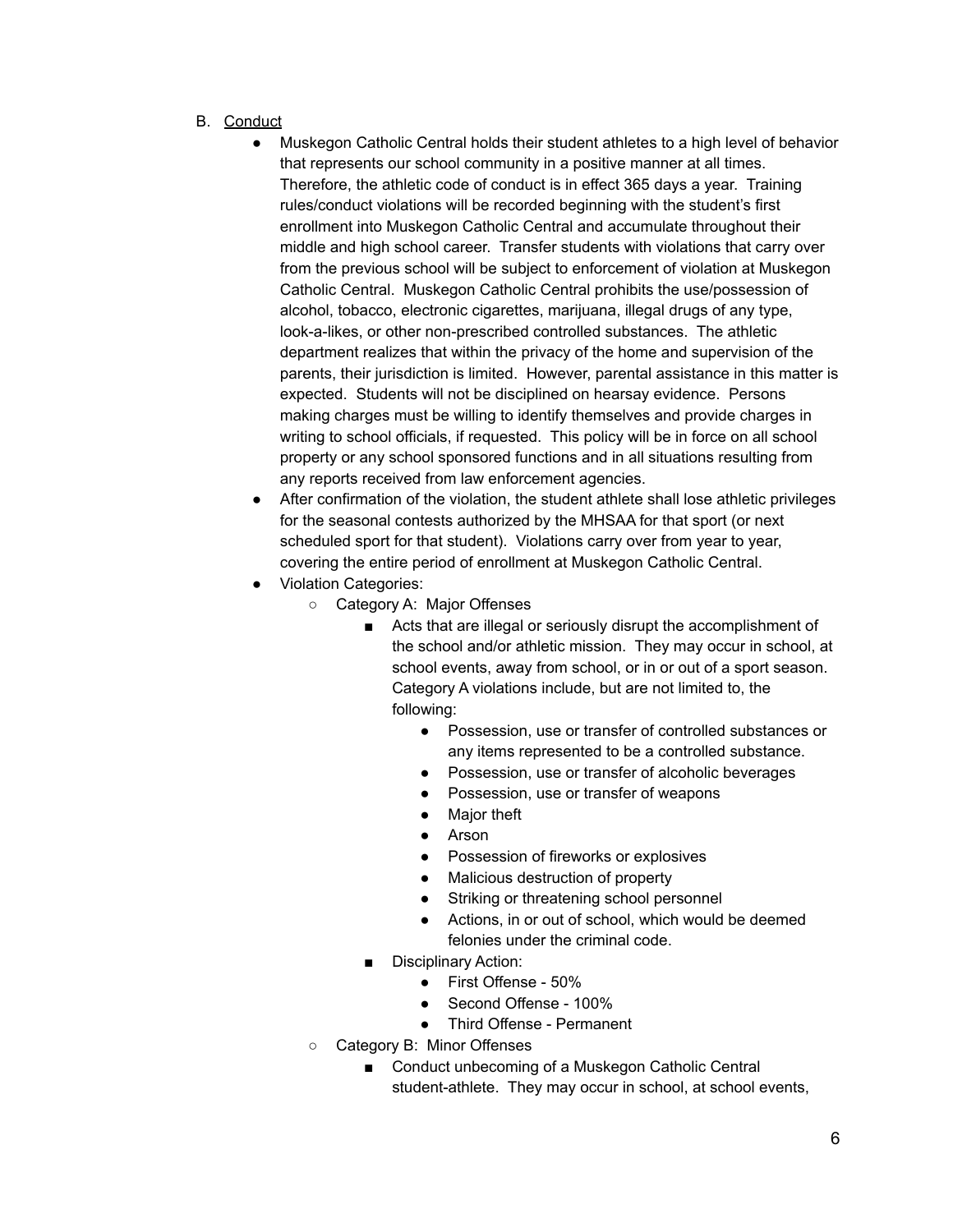away from school or in or out of a sports season. They include, but are not limited to, the following:

- Possession or use of tobacco in any form, including paraphernalia.
- Vandalism
- Minor theft
- Actions, in or out of the school, which would be deemed misdemeanors under the criminal code.
- Disciplinary Action
	- First Offense 25%
	- Second Offense 50%
	- Third Offense 100%
- Out of School Suspension:
	- Students who receive an **out-of-school suspension** are immediately ineligible for seven calendar days (one week) beginning with the first day of suspension.
- Game Ejection:
	- Student-athletes who are disqualified for flagrant or unsportsmanlike conduct will not be allowed to participate in the next competition date. Students who are disqualified for major offenses (malicious intent), or have multiple disqualifications during the school year, are subject to 10 hours of service to the Athletic Department.
	- If a student-athlete is ejected from three athletic contests in a season, the student is not allowed to participate in any MHSAA postseason contests for that sport in that season.
- C. Transfer Rule/Undue Influence
	- Immediate eligibility is granted for a transfer student if a family makes a full and complete residential change and Muskegon Catholic Central is the closest non-public school. Full and complete residency change includes all personal belongings are in new house, mail is received at new residence, as well as utility bills and driver's license.
	- An international student or exchange student must have a J-1 or F-1 Visa from an MHSAA approved program and CSIET (Council on Standards for International Educational Travel. Student is allowed to play one year, sit one year under this eligibility.
		- International students with a non-approved VISA may only play at the sub-varsity level (JV)
	- The athletic department and administration will declare eligibility status only after the student is registered and the New Student Transfer Information Form is returned to the 7-12 office/athletic office.
	- See **Addendum A** for Muskegon Catholic Central Transfer, International, and Exchange Student Eligibility Policies
- D. Joining or Leaving a Team In-Season
	- Students are only permitted to participate in two sports in the same season when they have permission from the head coaches involved and the athletic director.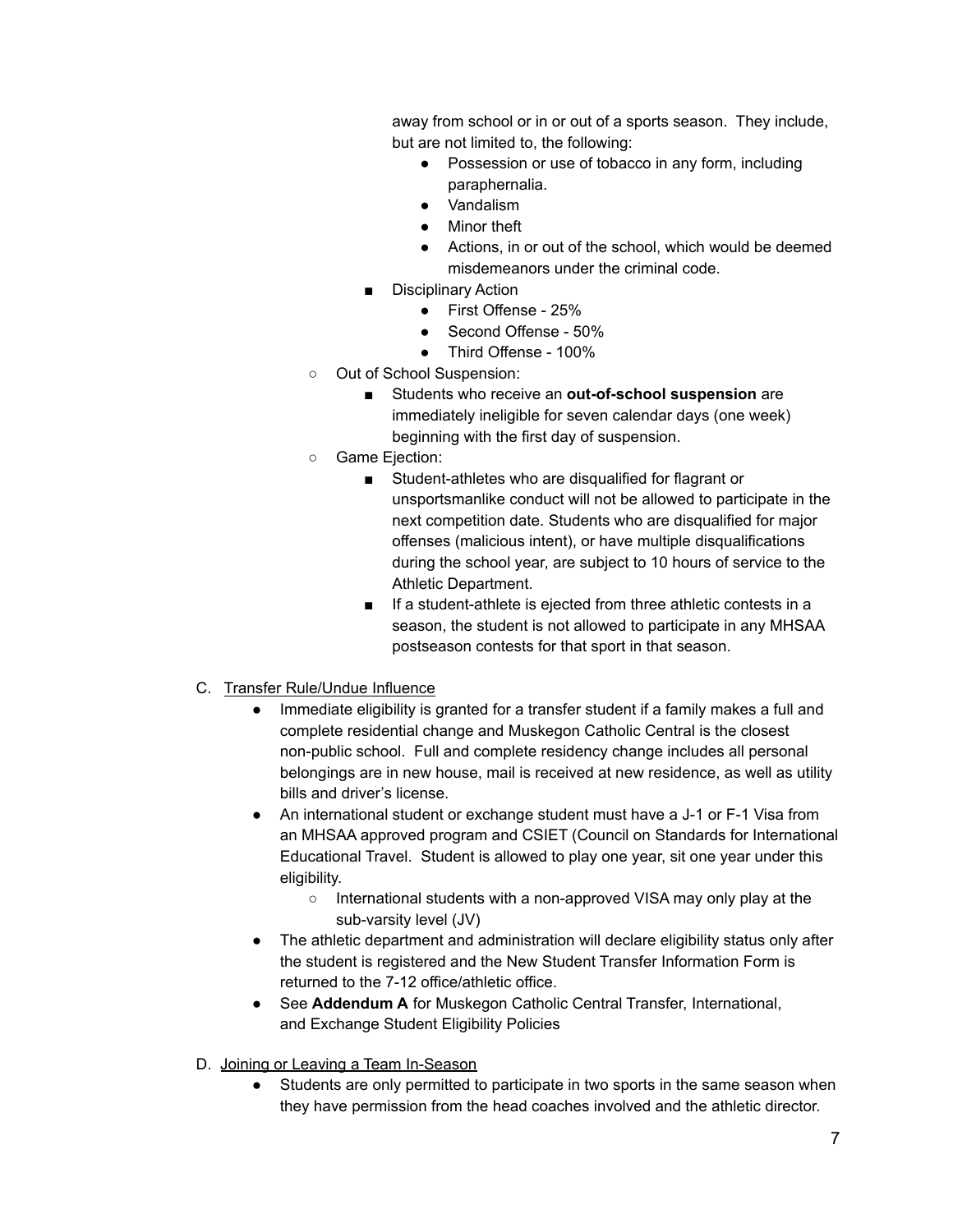- After the **third day of practice,** a student-athlete who joins late must practice an equal number of days as would be scheduled before the first game before he/she is allowed to participate in a game.
- Students will NOT be permitted to join a team after the first contest date unless there is permission granted from the athletic director/administration.
- E. Attendance
	- Students must arrive at school no later than 45 minutes after first block begins (8:45 am) in order to participate in practices/games. If a student arrives after this time, the student must have an excused note. Examples of excused notes would be from a doctor, dentist, or if a student attends a funeral/visitation for a family member.
	- Students who leave school because of illness are not permitted to participate in practices/games for that day.
- Requirements Before Participating in Off-Season and In-Season
	- A. MCC sponsored Summer off-season workouts, conditioning, 7 on 7 (summer)
		- Students must be registered and officially enrolled for the next school year. Registration is through our Director of Enrollment, Management and Marketing.
		- Students who are not registered are not eligible to participate.
	- B. Practices
		- Students must be registered and officially enrolled.
		- Physical forms MUST be completed and turned into the 7-12 office.
		- Concussion Acknowledgement form MUST be completed and turned into the 7-12 office.
		- Students must be MHSAA eligible and are in good academic standing.
	- C. Scrimmages/Games
		- Students must be registered and officially enrolled.
		- Physical forms MUST be completed and turned into the 7-12 office.
		- Concussion Acknowledgement form MUST be completed and turned into 7-12 the office.
		- Students must be MHSAA eligible and are in good academic standing.
		- Pay-to-play fees MUST be turned into the 7-12 office.
			- Payment plan is permitted with permission from the athletic director.
		- Athletic Handbook Acknowledgment Form MUST be signed and turned into 7-12 office.

#### VIII. Athletic Dead Period vs. Pre-Season Down Time Definition

- A. Athletic Dead Period
	- Minimum of 7 days where no school sponsored athletic activities (including but not limited to clinics, camps, conditioning, 7 on 7, etc…) are permitted in accordance with the MHSAA. The dead period is established yearly by the athletic department.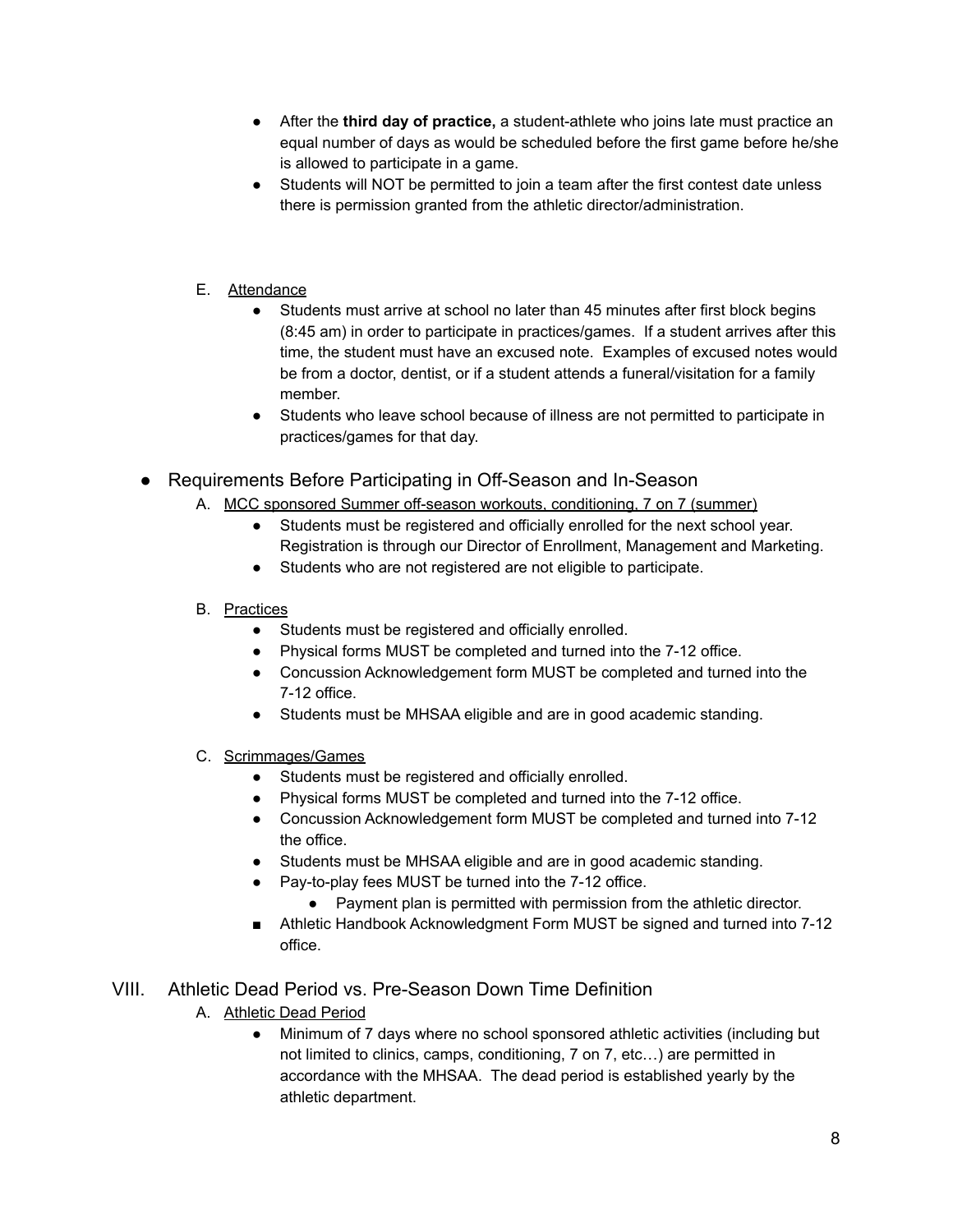#### B. Preseason Down Time

No sport-specific open gyms, camps or clinics are permitted during this time. No competition between groups that resemble school teams (more than 4 athletes) may occur in that sport.

#### IX. Pay to Play Fee

- All sports, except co-op sports, are considered as funded and MCC hosted. Student athletes are required to pay the pay-to-play fee.
- Pay to play is once per school year prior to the first non Co-op sport in which the students participate in.
	- High School \$100
	- Middle School (grades 5-8) \$75

#### X. Co-ops

- A. Co-Op Out
	- Is a co-op where another school is the host school. Below are the Co-ops that exist where we are the partner school (guest school) with the host school listed.
		- Girls Golf: North Muskegon
		- Ice Hockey: Reeths-Puffer
		- Boys Swim: Greater Muskegon Co-op (Mona Shores)
		- Girls Swim: Greater Muskegon Co-op (Mona Shores)
		- Boys Tennis: North Muskegon

#### XI. Practices / Games

- Attendance at practices and games is **mandatory**. Off-season workouts/clinics/7-on-7 are **optional** and will not determine who makes a team, however encouraged as time permits. Exceptions are made under certain circumstances. Family vacations outside of holiday breaks are NOT considered excused absences. Club sports are NOT considered excused practices because they are not affiliated with the Muskegon Catholic Central Athletic Department. Participation in another school function (such as Spring Musical) is excused with prior notice (coach and sponsor need to work with the student-athlete so he/she may balance both adequately. Students who are not at school due to illness are EXCUSED and are not able to attend practices or games (this includes going home from school early).
- Practices/games should not occur during the following dates without permission from the athletic department and administration:
	- Christmas Eve
	- Christmas
	- Easter Triduum—from Holy Thursday to Easter Sunday
	- Mother's Dav
- Practices should conclude by 9:00 pm whenever possible. Due to gym availability, there may be times in which winter practices may have to run past 9:00 pm. Gym use on Sunday's are available from 12:30 to 5:00 pm and should only be mandatory if there is a Monday contest (Varsity/JV level) and advanced notice is given.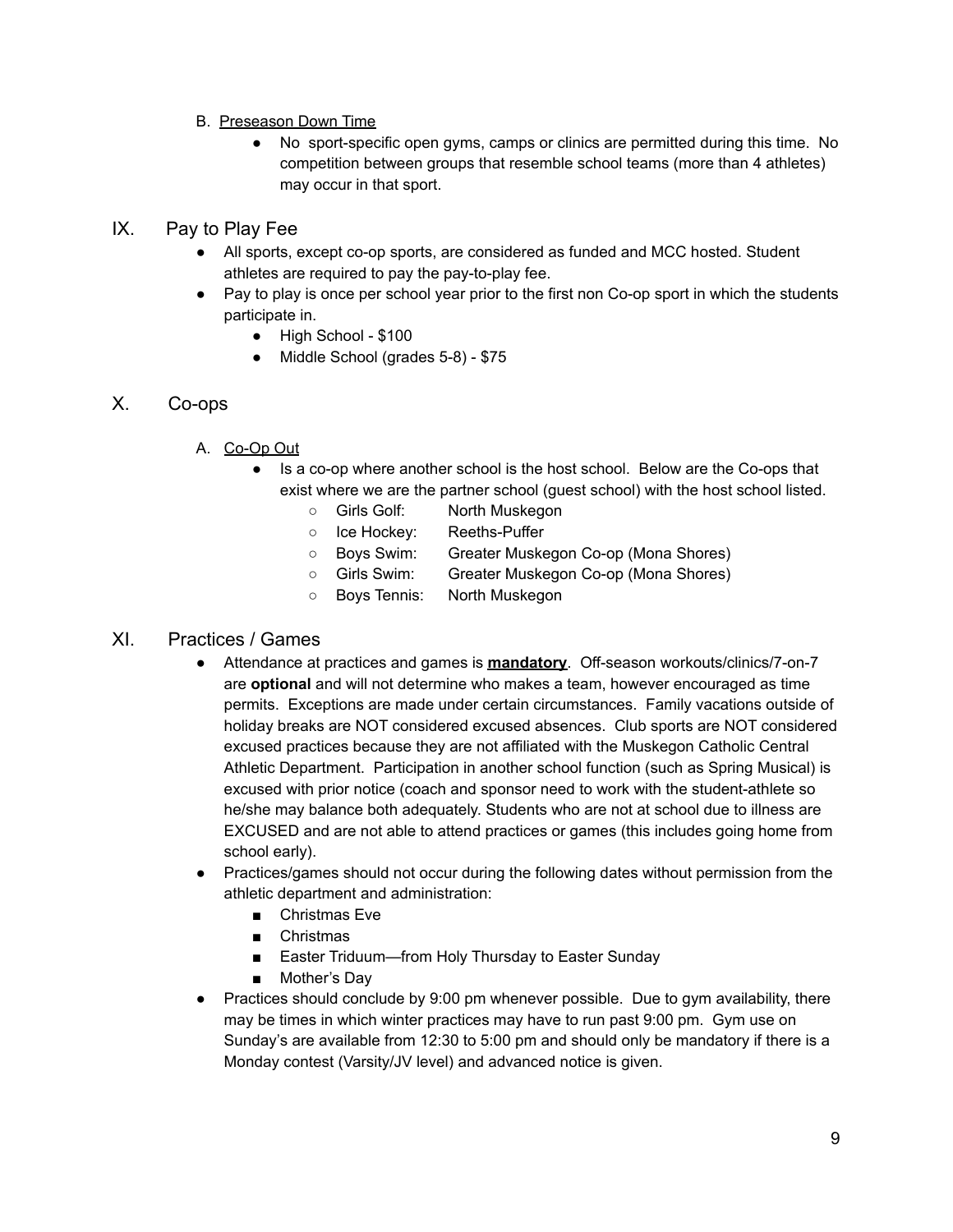#### XII. Inclement Weather Policy

- A. Thunderstorms
	- If possible, practices will be moved inside, however, practice times may be adjusted. No practices will resume outside until 30 minutes passes from the last sight of lightning or rumble of thunder.
	- If in a game, there will be a 30 minute delay from the last sight of lightning or rumble of thunder.
		- Fans will be relocated to the closest indoor area or may wait in vehicles until the storm passes
- B. Rain
	- If rain forces a field to not be playable for practice/games, practices will be moved inside. There will be an attempt to make up games later if schedule permits (Lakes 8 games will be made up per conference policy).
- C. Snow (cancellation of school)
	- If school is cancelled due to snow, there will be every attempt to play the game with safety first and foremost. A decision will be made **by 1:00 pm,** dependent on consultation with the opposing school(s), on whether a game will continue or be rescheduled. If practices are held, they must be optional for those who may not be able to safely commute to practice. Updates from the athletic department will be made on facebook and by email as well as on local tv stations (as appropriate). Coaches need to contact parents/players **by Noon** if there will be optional practice.

#### D. Heat

- If there is potential for the heat index (combination of temperature and humidity) to become excessive, the athletic trainer and/or athletic director will monitor the dew point, temperature, and humidity and advise coaches accordingly using the Weather Channel App or National Weather Service App. The following categories and precautions exist in the event of a high heat index:
	- 95-99 degrees:
		- Provide ample amounts of water. This means that water should always be available and athletes should be able to take in as much water as they desire.
		- Optional water breaks every 30 minutes for 10 minutes in duration.
		- Ice-down towels for cooling as necessary
		- Watch/monitor athletes carefully for necessary action
	- 99.1-104 degrees:
		- Provide ample amounts of water. This means that water should always be available and athletes should be able to take in as much water as they desire.
		- Mandatory water breaks every 30 minutes for 10 minutes in duration.
		- Ice-down towels for cooling.
		- Watch/monitor athletes carefully for necessary action.
		- Alter uniform by removing items if possible.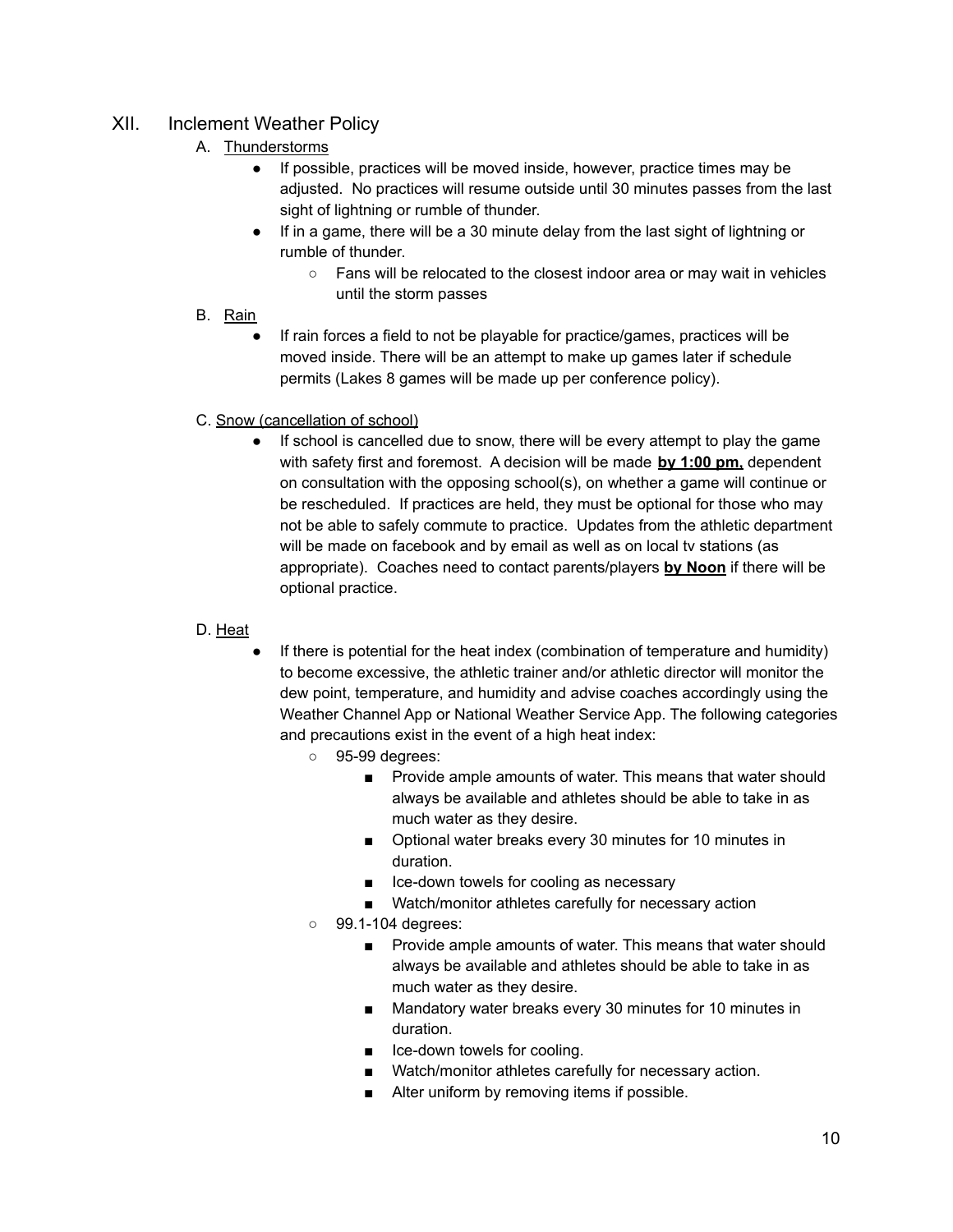- Allow for changes to dry t-shirts and shorts.
- Reduce time of outside activity as well as indoor activity if air conditioning is unavailable.
- Postpone practice to later in the day
- o If above 104 degrees:
	- Stop all outside activity in practice and/or play, and stop all inside activity if air conditioning is unavailable.

#### XIII. Transportation

● Unless otherwise stipulated by the administration, athletes are responsible for their own transportation to and from athletic events, with the exclusion of the football program. An exception to this policy requires the completion of the Muskegon Catholic Central Alternate Transportation Permission form by the athlete's parent or guardian. In the case of long distance trips, especially at least 90 miles one way, bus transportation may be considered. For Regional and State Competition, travel by bus will occur for events at least 90 miles one way.

#### XIV. Communication (including playing time)

- Communication at all times by athletes, parents, fans, coaches, and administration will be a positive representation of our Catholic/Christian faith. Negative examples that can create hostility include resentment, comparison, jealousy, harassment of players/coaches such as in person, or especially by social media, texts, facebook, twitter, etc…Negative communication and harassment is unacceptable.
- As adults, we have a responsibility to promote effective communication skills and encourage positive and constructive conversation regarding athletics. As community members, we must do what we can to promote Muskegon Catholic Central athletics and programs at all times, removing negative criticism. It is encouraged that concerns are brought up in a professional and respectful manner and at a time that would not bring negative perception, particularly at sporting events.
- A. Parent/Athlete Concerns
	- When a concern develops, it is important that we allow the student-athlete to advocate first, whether to his/her captains, or directly to the head coach. Parents should expect that the coach will respond with honesty, respect, and a sense of mutual concern for the well-being of the student-athlete, as well as for each student-athlete within that program. If there is no resolution, it may be necessary for the parent to advocate for his/her student-athlete.
	- Parents and student-athletes should never discuss anything with the coach in the "heat of the moment" and should wait **24 hours** before contacting a coach on an issue. All meetings held between student-athlete and coach, coach and parent, and with or without the athletic director should always be kept in strict confidentiality (unless the athletes health and well-being is in question).

#### B. Proper Communication Steps when a Concern Arises

● How differences in opinion are handled is very important in keeping a positive culture within an athletic program and department, and to keep team morale positive. When there is conflict, the following steps should be followed in keeping with Christ's teaching in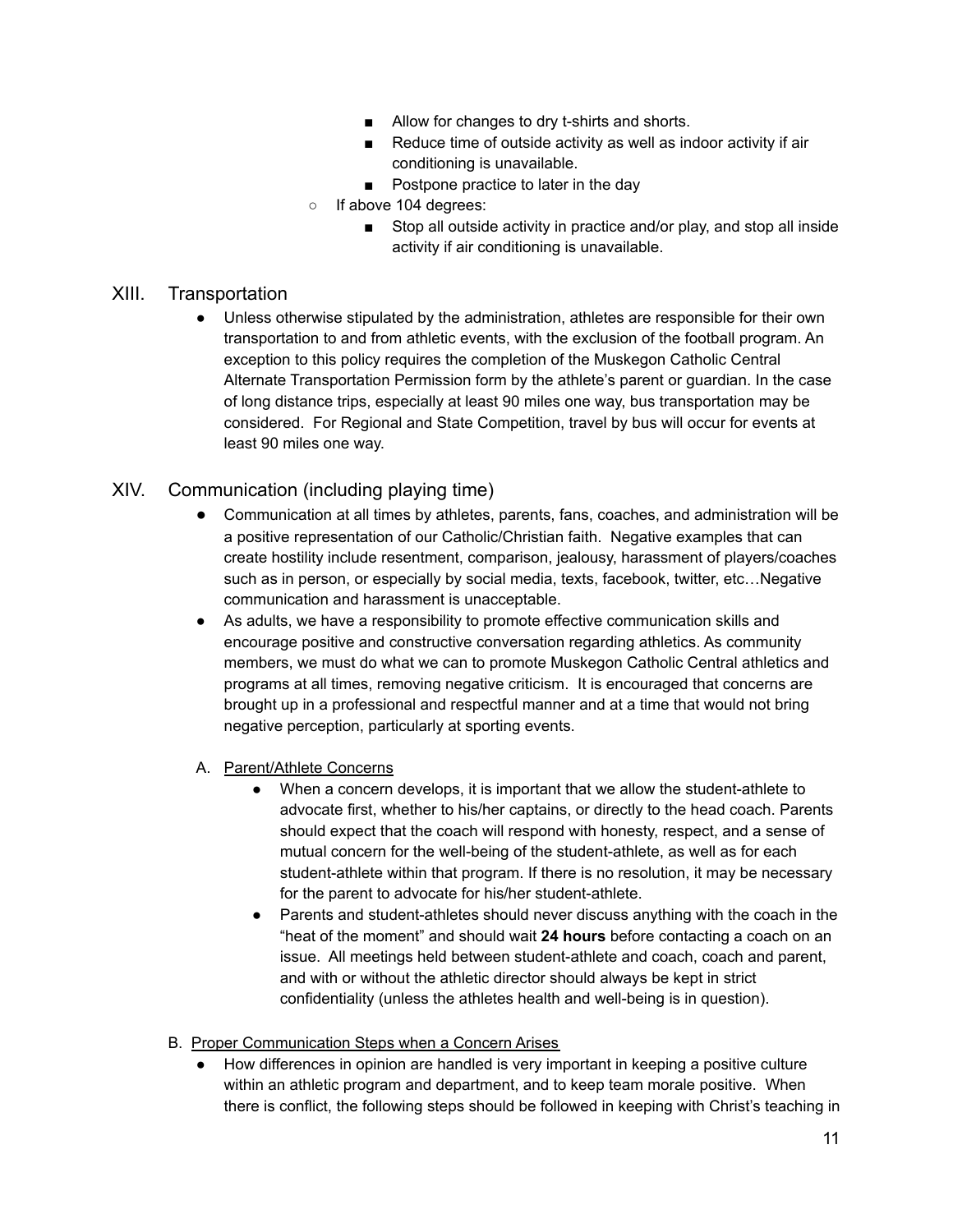**Matthew 18, 15-18:** (proper leadership, not arguing over petty issues, conducting ourselves with humble and sincere hearts, avoiding gossip, and go to that person "the source" first with questions/concerns) after the 24 hour rule.

- Step One: Athlete discusses concerns with captains and/or Head Coach
- Step Two: Parent discusses concerns with the coach. The athlete may be asked to participate in the meeting if requested.
- Step Three: If the concern can not be settled with the coach, the parent/student may ask to discuss concerns with the Athletic Director. The Head Coach and athlete may be asked to sit in at a meeting if requested.
- Step Four: If the concern can not be settled, the parent/student may ask to discuss concerns with the 7-12 Principal (grade 6 if applicable). The coach and athletic director may be asked to sit in a meeting if requested.
- Step Five: As much as possible, the President should not be involved with these matters. However, the final route would be to contact the President. Administration may be asked to sit in if a meeting is requested.

#### XV. Two-sport Participation in Same Season Policy

- Two-sport participation in the same season must be established consistent with the policy in Section VI, Part D of this handbook.
	- The student-athlete must declare a primary and secondary sport prior to the season and it is up to the coaches to work it out.
		- Communication needs to be established as early as possible between the coaches of the two sports and coaches must work together.
	- A contest will always take precedence over a practice in the other sport.
	- A student-athlete must ride with parents/guardian to the second sport if both sports occur on the same day.
	- Primary sport has precedent unless it is a conference tournament, or post-season MHSAA event with higher rank than primary sport UNLESS leaving the primary sport could cause numbers to be too low for the TEAM to properly compete in that event.
	- Coaches are not to discipline the athlete for a missed practice on a day that the athlete is competing in his/her other sport.
	- On days an athlete is not in competition, he/she should be at both practices. However, if there are practice time conflicts, the athlete will attend the primary sport first.
	- The order of classification is:
		- State Finals
		- **State Semi-Finals**
		- State Quarterfinals
		- Regional Finals
		- Regional Semi-Finals
		- District Finals
		- District Semi-Finals
		- District Quarter-Finals
		- GMAA
		- Lakes 8 Conference
		- Non-Conference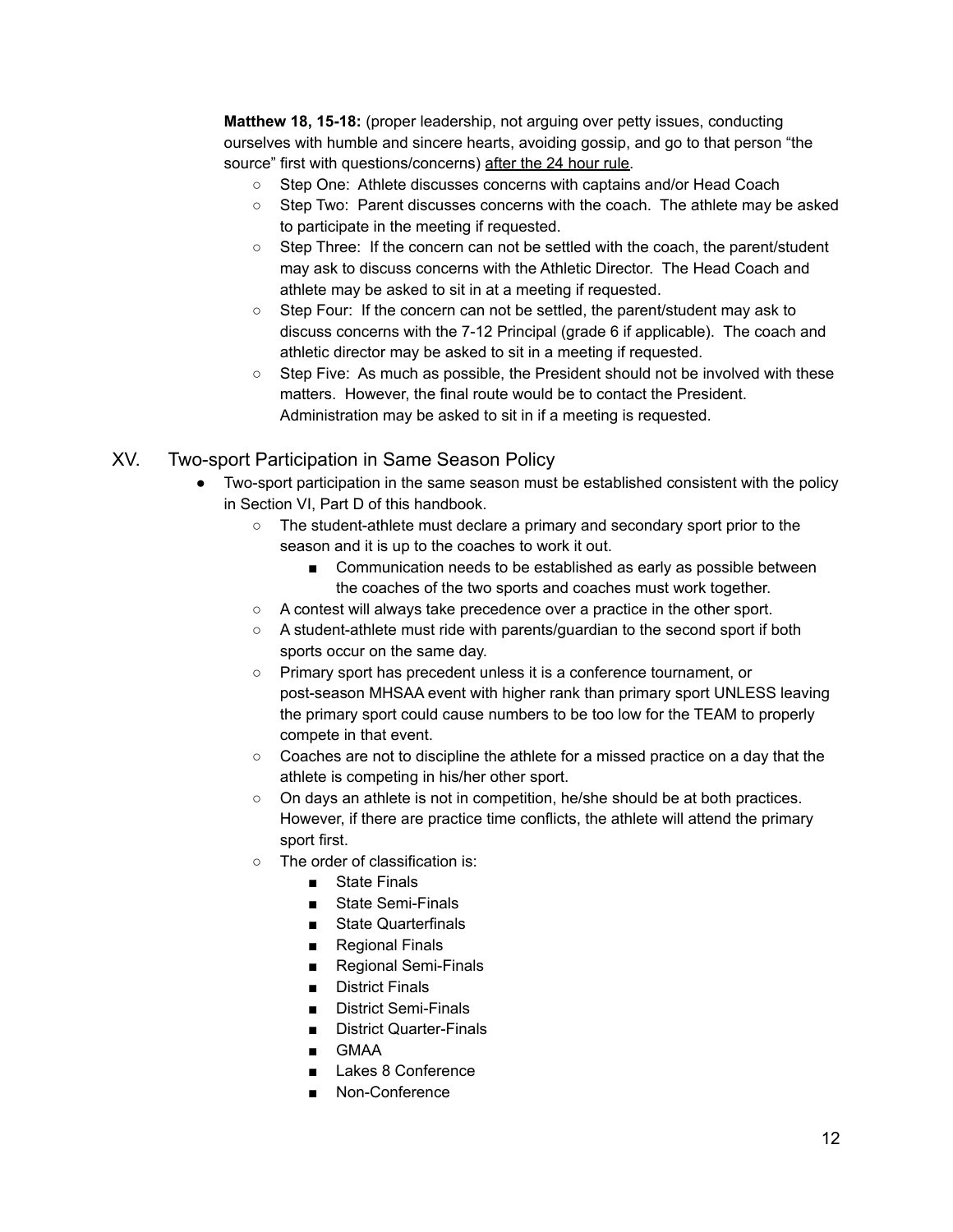■ Scrimmage/Practice

#### XVI. Multi-sport Participation

- Multi-sport participation is strongly encouraged. The willingness of our student-athletes to participate in multiple sports has contributed to our athletic successes.
- In addition, multi-sport participation contributes to assisting students better time management skills, develop different muscle groups, enhance injury prevention by not overusing the same muscle groups, develop lasting relationships, promote a healthy lifestyle, prepare a student-athlete for post high school, and development of leadership skills. The National Federation of High Schools (NFHS) and the MHSAA (Michigan High School Athletic Association) are championing this effort.
	- <https://www.nfhs.org/articles/the-importance-of-multi-sport-participation/>
	- o [https://www.mhsaa.com/Portals/0/Documents/AD%20Forms/multisport.pdf?ver=2](https://www.mhsaa.com/Portals/0/Documents/AD%20Forms/multisport.pdf?ver=2005-06-15-095500-000) [005-06-15-095500-000](https://www.mhsaa.com/Portals/0/Documents/AD%20Forms/multisport.pdf?ver=2005-06-15-095500-000)

XVII. Admission to Games (regular season) \*\*Subject to change due to COVID-19

- Admission varies depending on sport and grade level. We have a flat rate for athletic contests:
	- Varsity and JV
		- \$5 all adults and non-Muskegon Catholic Central students
		- FREE All Muskegon Catholic Central students
		- \$20 Family Maximum (family includes parent/guardians and siblings)
	- Middle School Sporting Events
		- \$3 Adults and non-Muskegon Catholic Central students
		- FREE All Muskegon Catholic Central students

#### XVIII. Insurance Policy

#### A. School Insurance

● In the event of an injury to a student-athlete, our school has insurance available. In order to receive benefits based through our student accident policy, all medical bills must be first submitted to your own health insurance carrier providing your primary medical coverage. There are forms available in the 7-12 office, or in the business office. Parents/guardians and a coach/trainer/athletic director/school administrator will fill out the appropriate sections and return the forms to the business office upon completion.

#### B. MHSAA Catastrophic Insurance - Concussions

● Beginning with the 2015-16 school year, the MHSAA has provided student-athletes with insurance that is intended to pay accident medical expense benefits resulting from a suspected concussion that creates a catastrophic result. This program intends to assure all eligible student-athletes in MHSAA member schools (grades 6-12) receive prompt and professional attention for head injury events whether the child is uninsured or under-insured. The policy limit is \$500,000 after a \$25,000 deductible is reached for each accident. The below website includes pertinent forms such as filing a claim.

<https://www.mhsaa.com/portals/0/documents/health%20safety/NewInsBenefit.pdf>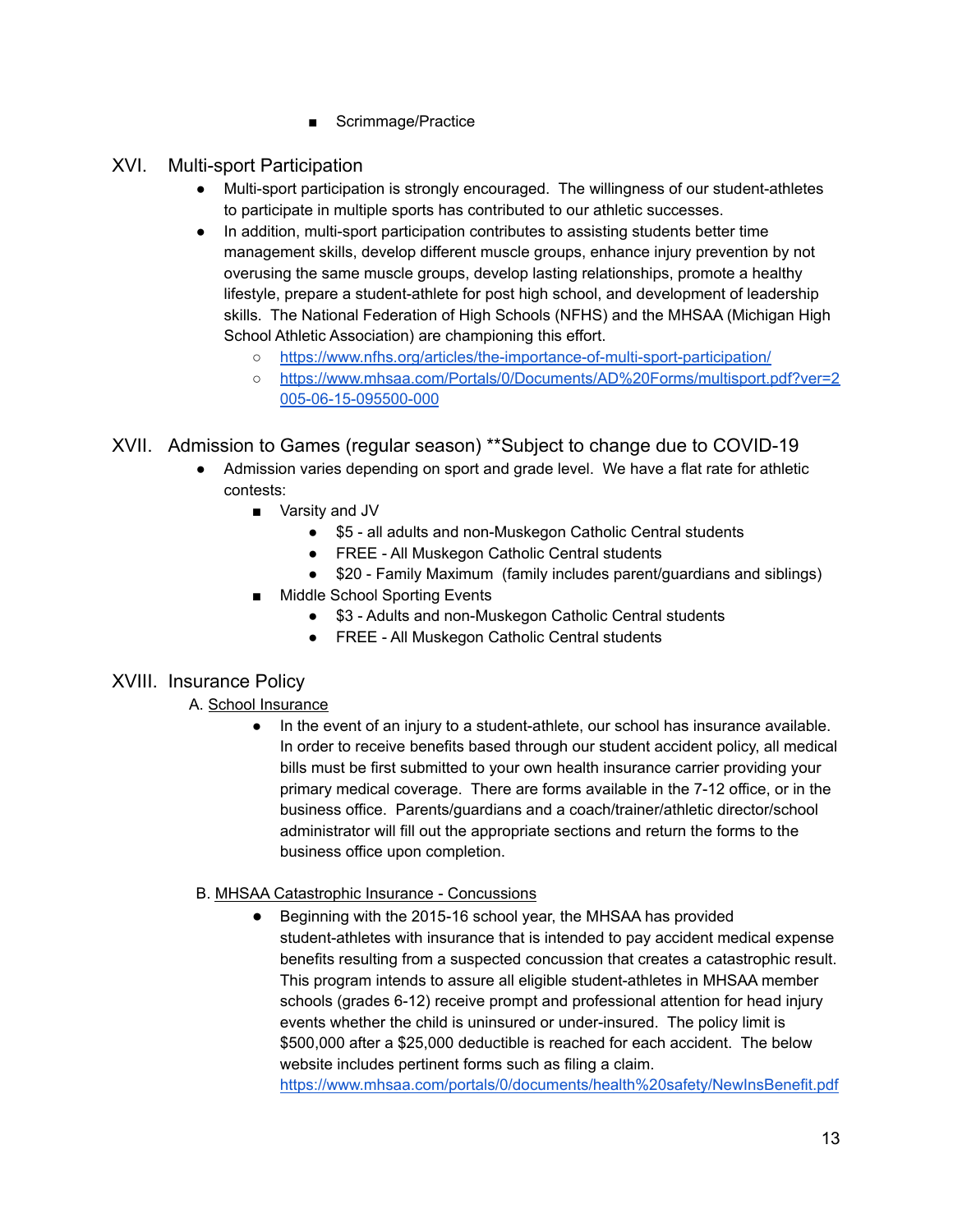- XIX. Music
	- Music at practices and games should be modest in nature and consistent with the teachings of our faith. Music promoting messages such as a violent or sexual act, as well as inappropriate language is not permissible. Warm-up music for games need to be approved by the athletic director/administration or varsity head coach.

#### XX. Spiritual Growth Opportunities

- Spiritual growth for our student-athletes and coaches is encouraged at Muskegon Catholic Central. Below are some methods in which we attempt to foster growth.
	- Team Prayer
	- Devotions
	- Mass and/or prayer service
	- Speakers
	- Literature
	- Model personal behavior consistent with God's word and MCC's philosophy.
	- Appropriate music
	- Only admit mistakes or errors and seek forgiveness when an error has been made.
	- Competition against fellow Catholic/Christian schools with united team prayer after games
	- Respect towards all individuals and teams
	- Show care for equipment and facilities

#### XXI. Volunteers

- Volunteers are extremely important in assisting our athletic programs through areas such as gate/tickets, concessions, score clock, scorebook, announcer, etc..
- Service Hours:
	- Students may receive service hours and families needing financial assistance for pay to participate may be aided for volunteering their services. Students needing service hours may see the athletic office. If there is financial hardship, parents/guardians are encouraged to contact the athletic office BEFORE practice begins in the sports season in order to set up a schedule for volunteering.
- Financial Assistance with Pay to Play:
	- If there is financial hardship, parents/guardians are encouraged to contact the athletic office BEFORE practice begins in the sports season in order to set up a schedule. For middle school fees (\$75), parents/guardians may volunteer 6 hours; for high school fees (\$100), parents may volunteer 9 hours to have fees covered.

#### XXII. Green & Gold Athletic Booster Club

● Our Green & Gold Athletic Booster Club assists our athletic programs with necessary items, such as uniforms and transportation, field maintenance and updating our facilities, for example. Attendance is encouraged at meetings by anyone interested in athletics, or by donating to the G&G through the monthly 50/50 drawings. Meetings are held at the Knights Of Columbus on Fairfield Street on the third Monday of each month at 6:30 pm.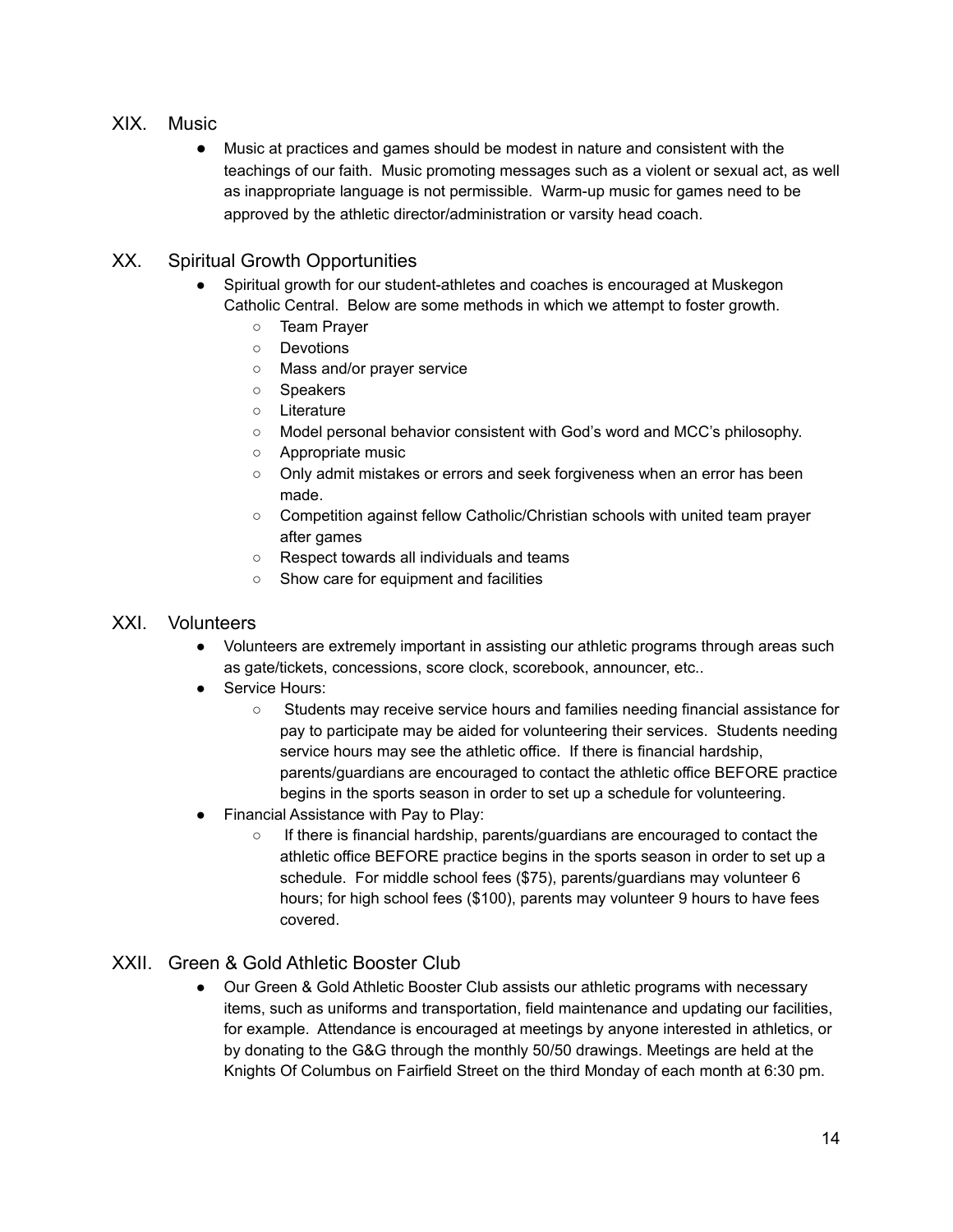The Boosters, as well as the athletic department, want to thank you in advance for your support.

#### XXIII. Athletic Awards

- A. Varsity Letters
	- Varsity letters are earned by participating on the team for at least 50% of that sports season. Failure to complete a season by a student-athlete forfeits the opportunity to receive a varsity letter (or sub-varsity certificate).

#### B. 4 year Varsity Plaques

• Four year varsity plagues are earned by being in the varsity sports program for 4 consecutive years. A student may receive one plaque with all sports listed.

#### C. Muskegon Catholic Central Senior Athlete of the Year Award

● The Geraldine Beausang Athletic Award (outstanding female athlete) and the Oliver Byam Athletic Award (outstanding male athlete) goes to the top student athletes at Muskegon Catholic Central. Initial consideration first goes to 3-sport athletes, including those who have been varsity for the majority of high school. Criteria includes number of sports, number of years of participation, athletic honors (all conference, all state, etc...), and contributions to the athletic department and team including leadership and conduct in/out of season in adherence to MCC policy.

#### D. Hall of Fame

● Entry into the Muskegon Catholic Central Hall of Fame is reserved to first team All-State athletes and top finishes at individual state championships as determined by the Hall of Fame Committee. Student-athletes who achieve this honor will be recognized at the first home football game following their senior year. Their picture will then go up in our Hall of Fame.

#### E. Showcase

• Selection for Showcase, at the Frauenthal Theater, goes to one female and one male who are selected for "ultimate virtuosity and exceptional performance" in a high school sport or sports. Consideration is given based on athletic performance, number of varsity sports participated in and academic achievement.

#### XXIV. Sportsmanship

- A. Student-Athlete
	- Accept and understand the seriousness of your responsibility to your team, and the privilege of representing our community, both at our parishes/churches and our school.
	- Live up to the standards of sportsmanship established by school administration and coaching staff.
	- Learn the rules of the game thoroughly.
	- Learn the plays and systems instructed by the head coach of your sport.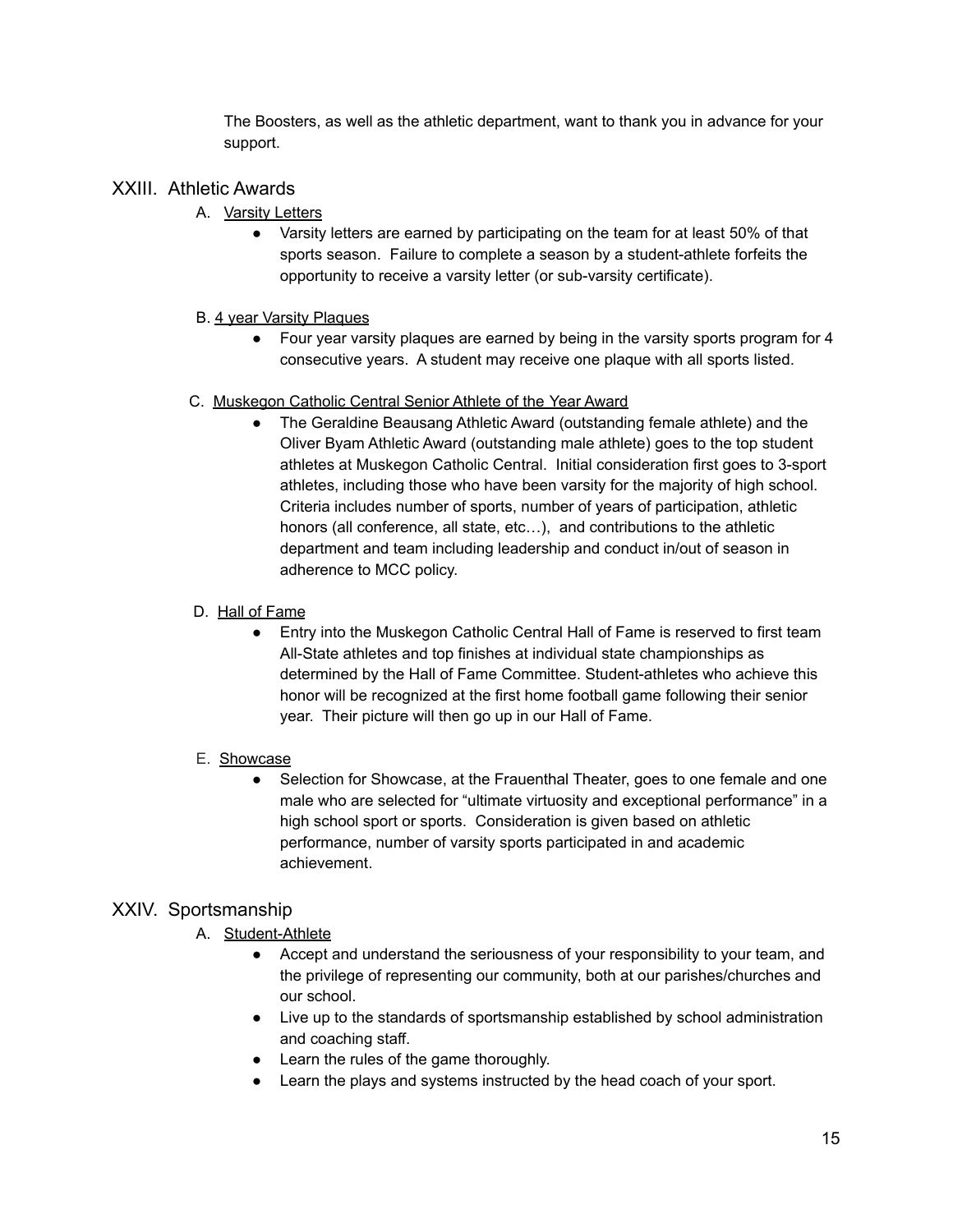- Treat opponents the way you would like to be treated. Play hard and fair on the field/court and leave bitter or negative fields on the field of play after the game.
- Refrain from taunting, trash talking, or making derogatory remarks to your opponents during the game.
- Respect the integrity and judgment of game officials. Treat officials with respect, even if you disagree with their judgment.
- Win with humility; lose with grace. Do both with dignity. Celebrate achievements but never in a derogatory and hurtful manner.
- B. Student Spectators
	- Always provide positive support for your team. Refrain from intimidating or ridiculing remarks about the other team, particularly individuals.
	- Assist cheerleaders with positive yells and chants encouraging performance and success of our athletes.
	- Treat opposing players, coaches, spectators, and support groups with respect and enthusiasm.
	- You represent our Catholic/Christian faith, our school and church communities in all that you do, whether at home or away contests.
	- Respect the integrity and judgment of game officials. Treat officials with respect, even if you disagree with their judgment.
	- Do not charge the field/court after a sporting contest for the safety of you, the officials, other spectators, and the teams participating. There will be time to celebrate the achievements of our Crusaders following the game.

#### C. Spectators

- Support and cheer for your team in a positive way; enjoying the skill and competition. Do not intimidate or ridicule the other team and its fans.
- School athletics (educational athletics) are learning experiences for students and that mistakes are sometimes made. Praise student-athletes in their attempt to improve themselves and being brave enough to compete.
- Attending an athletic event is a privilege.
- Learn the rules of the game to understand the what, why and how.
- Show respect for opposing players, coaches, spectators and support groups.
- Refrain from taunting and making any kind of derogatory remarks.
- Respect the integrity and judgment of game officials. Without officials, as well as our student-athletes, we do not have contests in many of our sports.
- Recognize and show appreciation for an outstanding play by either team.
- Attend the game clear in mind, refraining from controlled substances (alcohol, drugs). Please do not smoke on site and/or tailgate on school property prior to the game.
- Show respect to event staff, game managers, coaches, officials, and volunteers who help to make the athletic contests possible.
- Be a positive role model through your own actions.
- Support our student-athletes in a positive way; emphasizing growth, development of skills, and good sportsmanship above winning/losing.

#### D. Coaches/Administration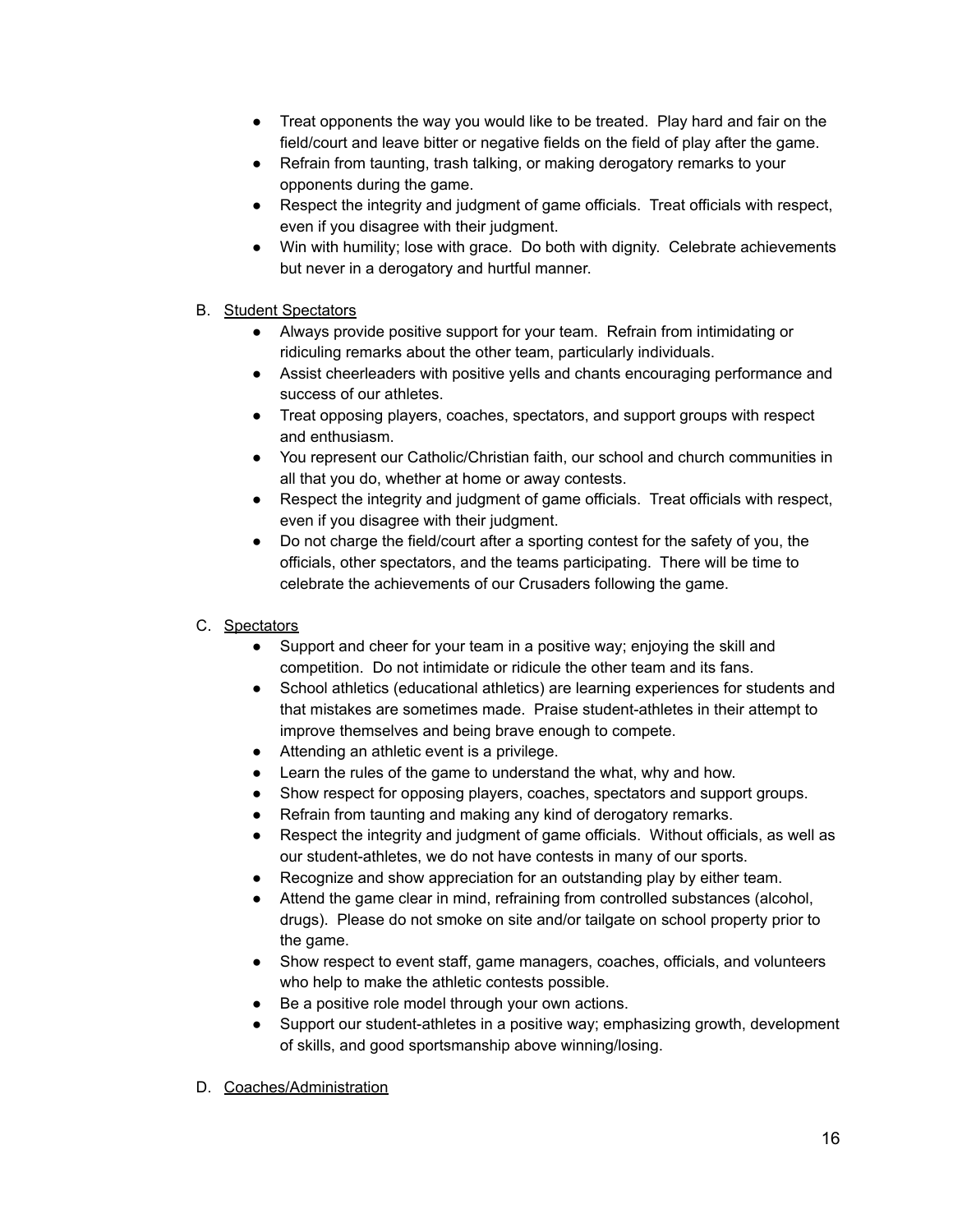- Models and fosters Christian respect and integrates the Catholic faith and values into the team.
- Provide leadership within the athletic department emphasizing six core principles: trustworthiness, respect, responsibility, fairness, caring, and good citizenship.
- Foster positive school-community relations.
- Create a safe environment for our student-athletes at all times, including supervision and securing building and practice space prior to departing.
- Foster opportunities for spiritual growth
- Encourage multi-sport participation within our school, as well as work with all programs including fine arts and other extra curricular opportunities.
- Do not criticize others in public, particularly regarding other sports, behaviors of parents/community members, etc… We are one family.
- Communicate with the public pertinent information as applicable, whether game results, recognition, positive stories with the media, etc...

#### XXV. Spectator Code of Conduct

- The essential elements of character building and ethics in athletics are embodied in the concept of sportsmanship and six core principles: trustworthiness, respect, responsibility, fairness, caring, and good citizenship. Excellence in athletics is achieved when competition reflects these "six pillars of character". The following is encouraged as fans/spectators as we first represent God, and then as the Greater Muskegon Catholic Central Community at sporting events.
- 1. Refrain from coaching my child or other players during games and practices.
- 2. I will respect the officials and their authority during games and will never question, discuss or confront coaches at the game field or court, and will take time to speak to coaches at an agreed upon time and place no earlier than 24 hours after an incident of concern has occurred.
- 3. I will support the coaches in demanding that my child treat other players, coaches, officials, and spectators with respect regardless of race, creed, color, sex, or ability.
- 4. I will promote the emotional and physical well-being of the student athletes ahead of any personal desire I may have for my own child to win.
- 5. I will not encourage or set an example of any behaviors or practices that would endanger the health and well-being of student-athletes.
- 6. I (and my guest/s) will be a positive role model for my child and encourage sportsmanship by showing respect and courtesy, and by demonstrating positive support for all players, coaches, officials, and spectators at every game, practice, or event.
- 7. I (and my guest/s) will not engage in in any kind of unsportsmanlike conduct with any official, coach, player, or parent such as booing and taunting; refusing to shake hands; or using profane language or gestures.
- Violation of this code of conduct may be cause for dismissal, suspension, or permanent expulsion from current and future athletic events depending on severity and frequency.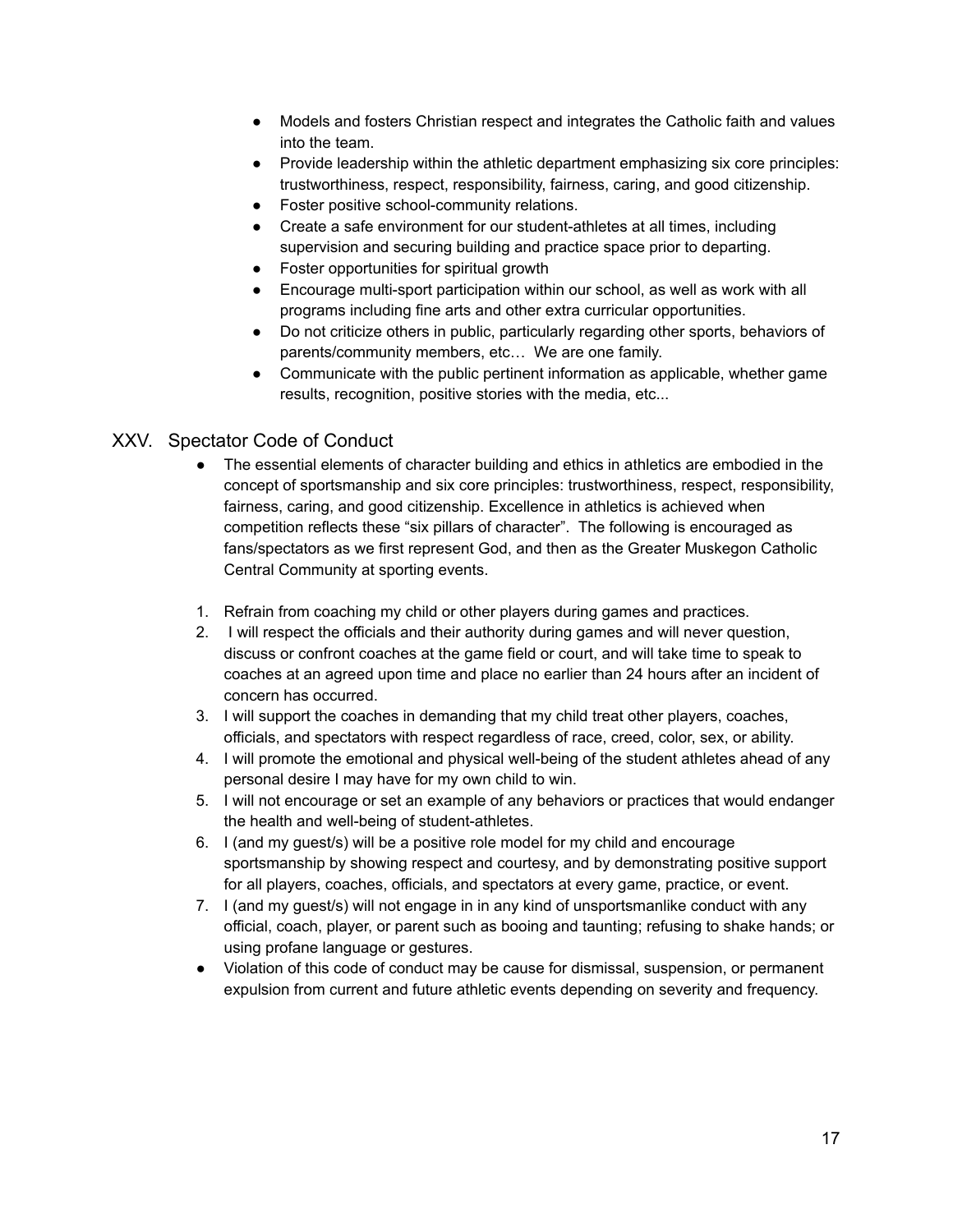#### Addendum A: Muskegon Catholic Central Transfer, International, & Exchange Student Eligibility Policies

#### **Transfer Student Procedures: (Grades 9-12)**

- I. Students and family meet with the Enrollment Director and 7-12 Principal.
	- A. If there are any potential problems during the process where there is reason to believe that the transfer could be athletically motivated or a link involved (see Athletic Transfer Regulations section IV or V), Enrollment Director and Principal consult with the Athletic Director.
- II. When the student registers, they will meet with the Athletic Director to discuss transfer policies and fill out the New Student Transfer Forms.
- III. Once form is reviewed, the Athletic Director determines eligibility status of the student.
	- A. A student enrolled in grades 9 through 12 who transfers from one high school or junior high/middle school is not immediately eligible to participate in an interscholastic athletic contest or scrimmage in the school to which the student transfers unless the student qualifies under one or more of the MHSAA exceptions, noted in the MHSAA handbook Regulation I section 9.
	- B. A student entering 9th grade for the first time at any high school who has not utilized advanced eligibility is immediately eligible under the transfer regulation regardless of where the student attended 8th grade.
	- C. A student who does not qualify under one of the Section 9 exceptions is ineligible to play any MHSAA sport that they participated in at their former school at Muskegon Catholic Central. Example: A transfer student from Muskegon High School who played football, basketball, and baseball, is not eligible to play any of those sports at Muskegon Catholic. They are eligible for all other sports.
	- D. The Athletic Director informs the parents/guardians by email/mail confirming students eligibility status.

#### **Transfer Student Procedures: (Grades 7-8)**

- I. Students and family meet with the Enrollment Director and 7-12 Principal.
	- A. If there are any potential problems during the process where there is reason to believe that the transfer could be athletically motivated or a link involved (see Athletic Transfer Regulations section IV or V), Enrollment Director and Principal consult with the Athletic Director.
- II. When the student registers, they will meet with the Athletic Director to discuss transfer policies and fill out the New Student Transfer Forms.
- III. 6th,  $7<sup>th</sup>$  and 8<sup>th</sup> grade students are allowed immediate eligibility at Muskegon Catholic. Section 9 of the MHSAA handbook does not apply to 6th, 7th, and 8th grade students.

#### **International/Exchange Student Procedures:**

I. International and Exchange Student Coordinator contacts the Athletic Director and gives the names and VISA status of each international and exchange student.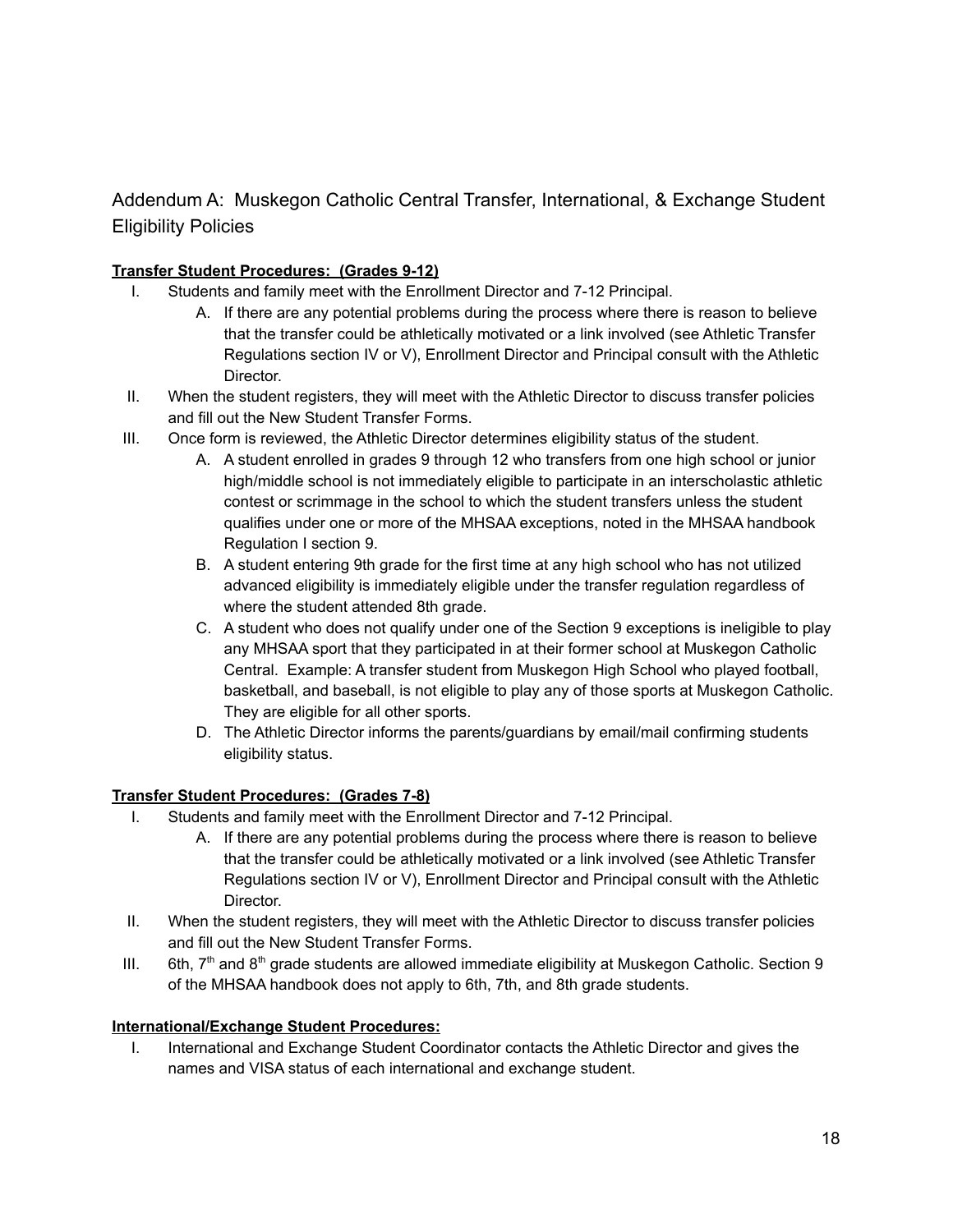- II. Once information is reviewed, the Athletic Director determines eligibility status and verifies with the Principal and coaches.
- III. Exchange students at Muskegon Catholic who attend through an AISP program are eligible to compete for one year. After the first year, if they remain at Muskegon Catholic, they are ineligible for the second year ("play one-wait one"). After the "wait-one year", the student is eligible for the remaining years.
- IV. Exchange students at Muskegon Catholic who do not attend through an MHSAA AISP program have sub-varsity eligibility in all sports.



## Muskegon Catholic Central

## Student-Athlete and Parent/Guardian Contract 2020-21 School Year

I have read the Muskegon Catholic Central Athletic Handbook and will abide by these policies, including, but not limited to, Sportsmanship Expectations and Spectator Code of Conduct.